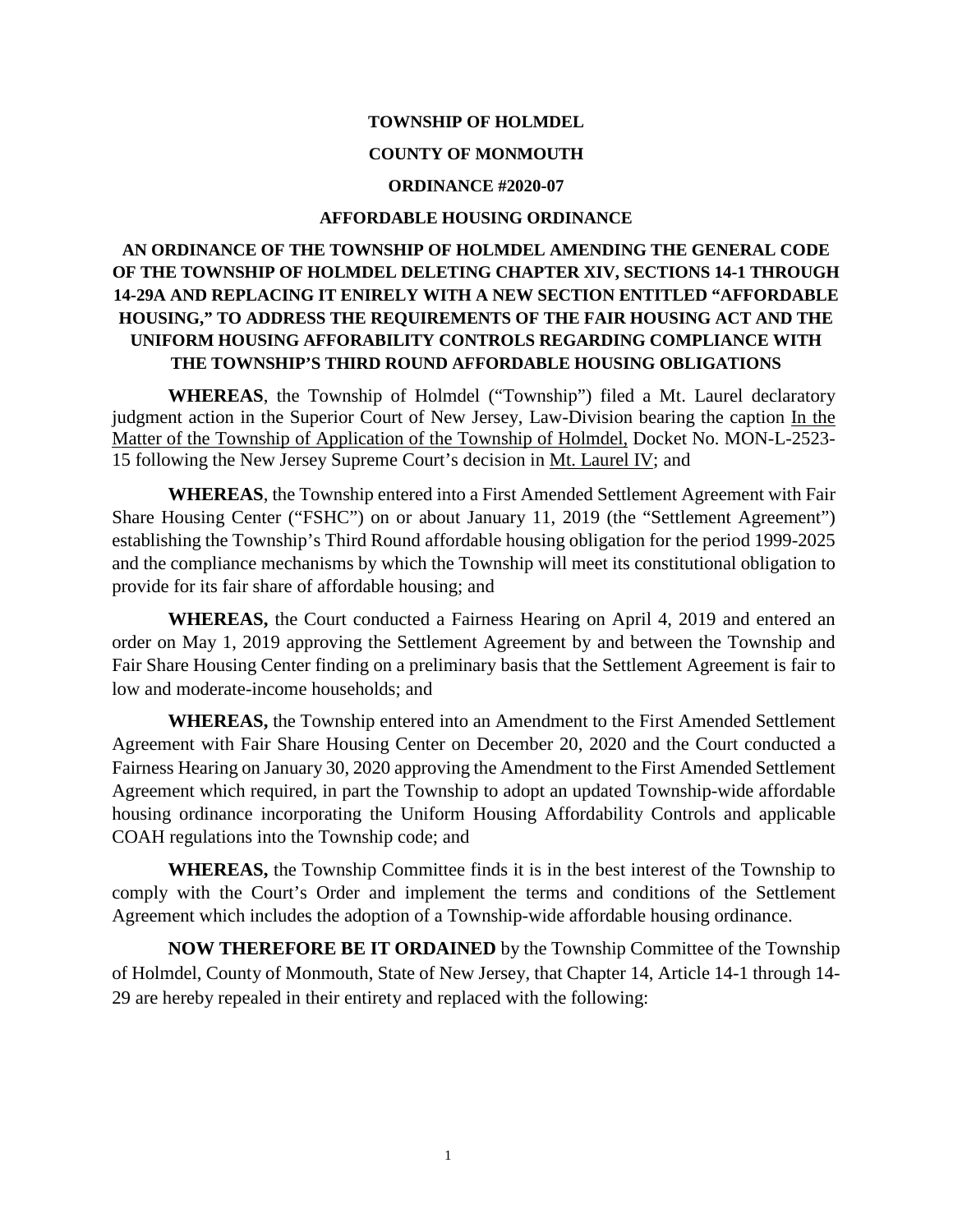### **Chapter XXIV Affordable Housing**

## **14-1 Affordable Housing**

### **Purpose.**

- 1. This Section is intended to assure that very-low, low-, and moderate-income units ("affordable units") are created with controls on affordability and that very-low, low-, and moderate-income households shall occupy these units. This Section shall apply except where inconsistent with applicable law.
- 2. The Township of Holmdel Planning Board has adopted a Housing Element and Fair Share Plan pursuant to the Municipal Land Use Law at N.J.S.A. 40:55D-1, et seq. (hereinafter "Fair Share Plan"). The Fair Share Plan was endorsed by the Township Committee. The Fair Share Plan describes how the Township of Holmdel shall address its fair share of verylow, low-, and moderate-income housing as documented in the Fair Share Plan itself, the First Amended Settlement Agreement entered into between the Township and Fair Share Housing Center ("FSHC") on or about January 11, 2019 as approved by the Court after conducting a Fairness Hearing on May 1, 2019 as modified through the Amendment to the First Amended Settlement Agreement executed by the Township on December 10, 2019 and approved at a Fairness Hearing before the Court on January 30, 2020 (the First Amended Settlement Agreement and the Amendment First Amended Settlement Agreement shall be collectively referred to as the "FSHC Settlement Agreement").

### **14-1.1 Monitoring and Reporting Requirements.**

The Township of Holmdel shall comply with the following monitoring and reporting requirements regarding the status of the implementation of its Housing Element and Fair Share Plan:

- a. Beginning on July 1, 2020, and on every anniversary of that date through July 1, 2025, the Township shall provide annual reporting of its Affordable Housing Trust Fund activity to the New Jersey Department of Community Affairs, Council on Affordable Housing, or Local Government Services, or other entity designated by the State of New Jersey, with a copy provided to Fair Share Housing Center (FSHC) and posted on the municipal website, using forms developed for this purpose by the New Jersey Department of Community Affairs (NJDCA), Council on Affordable Housing (COAH), or Local Government Services (NJLGS). The reporting shall include an accounting of all Affordable Housing Trust Fund activity, including the source and amount of funds collected and the amount and purpose for which any funds have been expended.
- b. Beginning on July 1, 2020, and on every anniversary of that date through July 1, 2025, the Township shall provide annual reporting of the status of all affordable housing activity within the municipality through posting on the municipal website with a copy of such posting provided to Fair Share Housing Center, using forms previously developed for this purpose by COAH or any other forms endorsed by the Special Master and FSHC.
- c. By July 1, 2020, as required pursuant to N.J.S.A. 52:27D-313, the Township will post on its municipal website, with a copy provided to FSHC, a status report as to its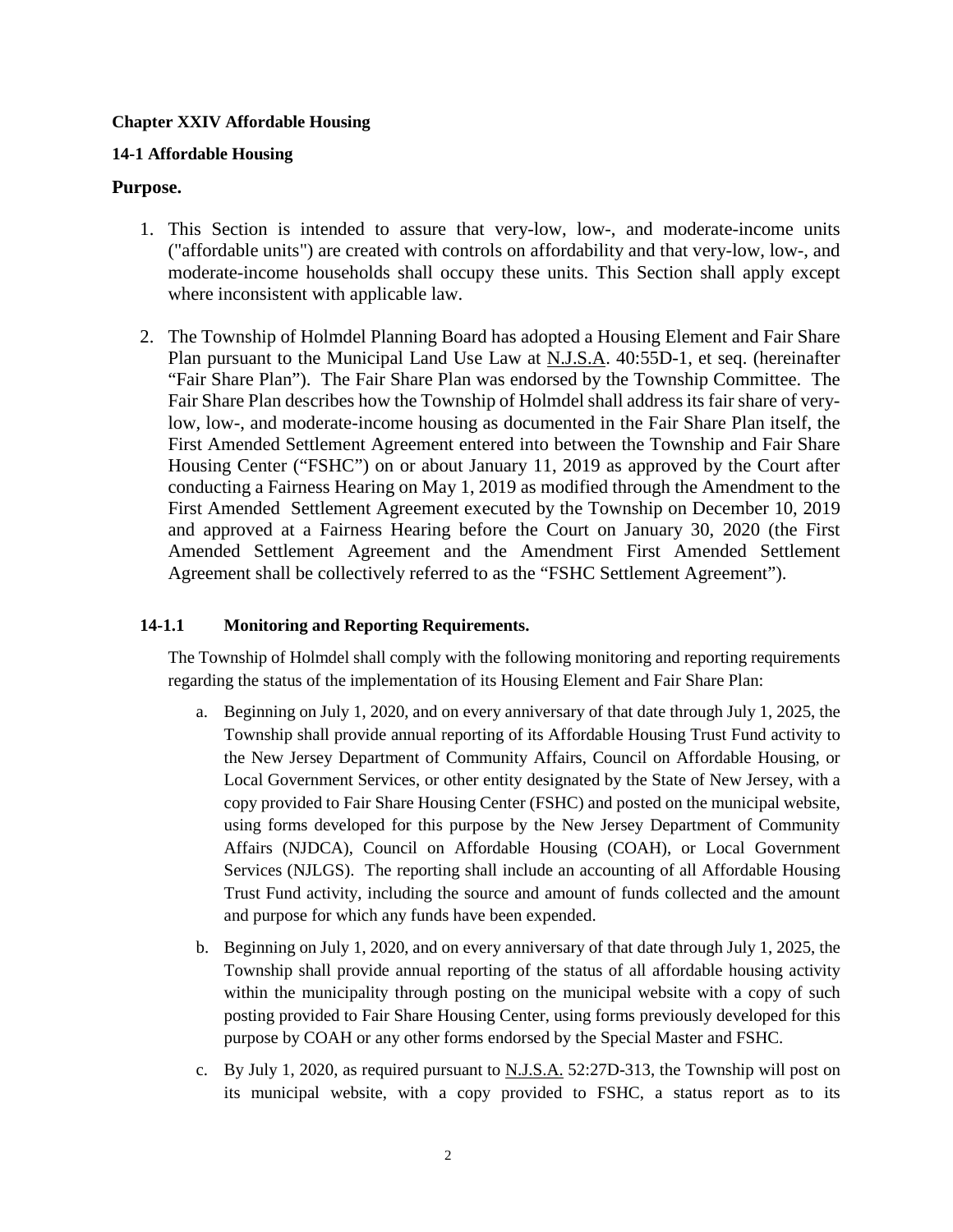implementation of its Plan and an analysis of whether any unbuilt sites or unfulfilled mechanisms continue to present a realistic opportunity and whether any mechanisms to meet unmet need should be revised or supplemented. Such posting shall invite any interested party to submit comments to the municipality, with a copy to FSHC, regarding whether any sites no longer present a realistic opportunity and should be replaced and whether any mechanisms to meet unmet need should be revised or supplemented. Any interested party may by motion request a hearing before the Court regarding these issues.

d. By July 1, 2020, and every third year thereafter, as required by N.J.S.A. 52:27D-329.1, the Township will post on its municipal website, with a copy provided to FSHC, a status report as to its satisfaction of its very low-income requirements, including its family very low income requirements. Such posting shall invite any interested party to submit comments to the municipality and FSHC on the issue of whether the municipality has complied with its very low income and family very low-income housing obligations.

### **14-2 Definitions.**

The following terms when used in this Ordinance shall have the meanings given in this Section:

"Act" means the Fair Housing Act of 1985, P.L. 1985, c. 222 (N.J.S.A. 52:27D-301 et seq.)

"Adaptable" means constructed in compliance with the technical design standards of the Barrier Free Subcode, N.J.A.C. 5:23-7.

"Administrative agent" means the entity designated by the Township to administer affordable units in accordance with this Ordinance, N.J.A.C. 5:93, and UHAC (N.J.A.C. 5:80-14).

"Affirmative marketing" means a regional marketing strategy designed to attract buyers and/or renters of affordable units pursuant to N.J.A.C. 5:80-14.15.

"Affordability average" means the average percentage of median income at which new restricted units in an affordable housing development are affordable to very low-, low- and moderate-income households.

"Affordable" means, a sales price or rent level that is within the means of a low- or moderateincome household as defined within N.J.A.C. 5:93-7.4, and, in the case of an ownership unit, that the sales price for the unit conforms to the standards set forth in N.J.A.C. 5:80-14.6, as may be amended and supplemented, and, in the case of a rental unit, that the rent for the unit conforms to the standards set forth in N.J.A.C. 5:80-14.12, as may be amended and supplemented.

"Affordable housing development" means a development included in or approved pursuant to the Housing Element and Fair Share Plan or otherwise intended to address the Township's fair share obligation, and includes, but is not limited to, an inclusionary development, a municipal construction project or a 100 percent affordable housing development.

"Affordable housing program(s)" means any mechanism in a municipal Fair Share Plan prepared or implemented to address a municipality's fair share obligation.

"Affordable unit" means a housing unit proposed or created pursuant to the Act and approved for crediting by the Court and/or funded through an affordable housing trust fund.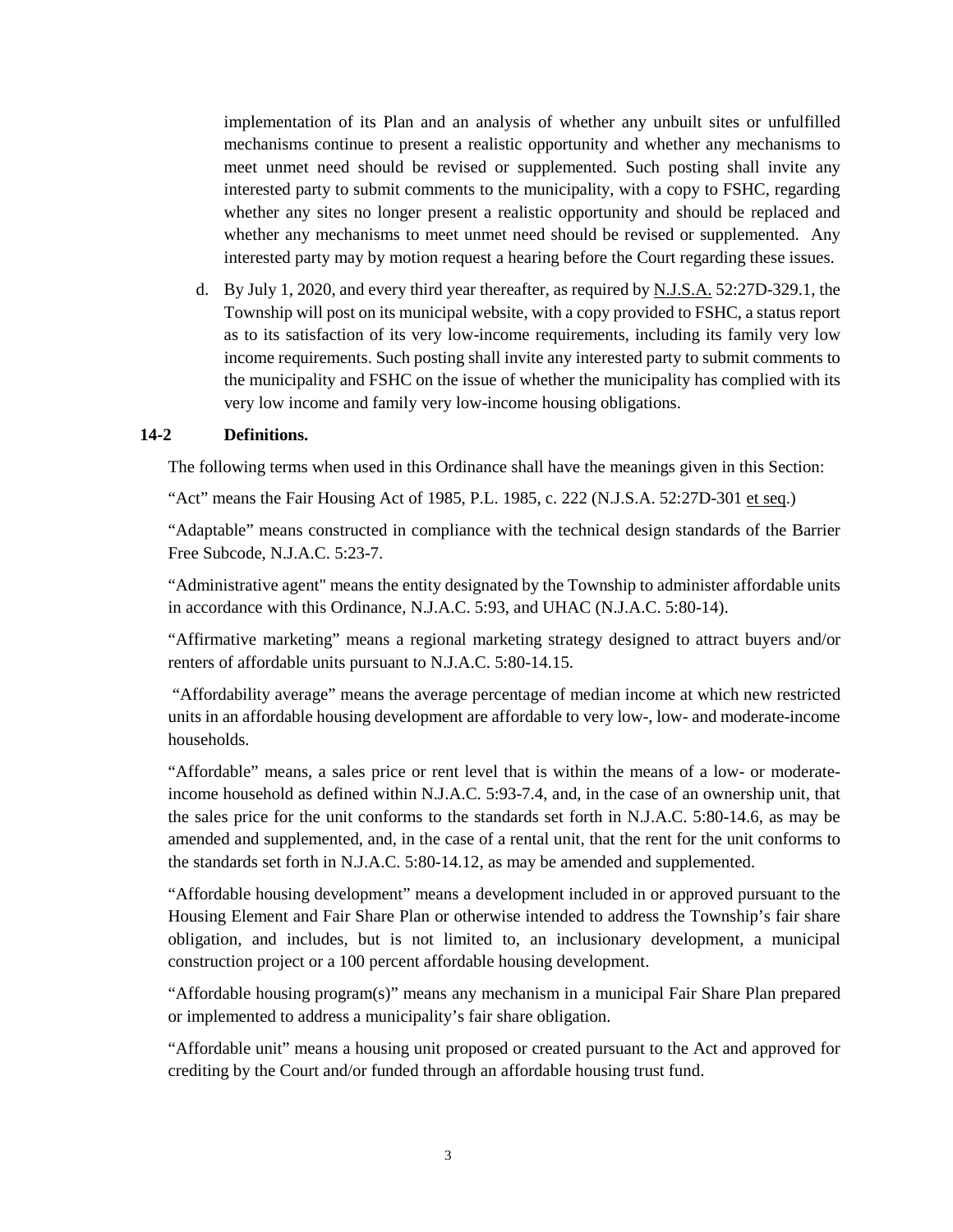"Agency" means the New Jersey Housing and Mortgage Finance Agency established by P.L. 1983, c. 530 (N.J.S.A. 55:14K-1, et seq.).

"Age-restricted unit" means a housing unit designed to meet the needs of, and exclusively for, the residents of an age-restricted segment of the population such that: 1) all the residents of the development wherein the unit is situated are 62 years of age or older; or 2) at least 80 percent of the units are occupied by one person who is 55 years of age or older; or 3) the development has been designated by the Secretary of the U.S. Department of Housing and Urban Development as "housing for older persons" as defined in Section 807(b)(2) of the Fair Housing Act, 42 U.S.C. § 3607.

"Alternative living arrangement" means a structure in which households live in distinct bedrooms, yet share kitchen and plumbing facilities, central heat and common areas. Alternative living arrangements include, but are not limited to: transitional facilities for the homeless; Class A, B, C, D and E boarding homes as regulated by the State of New Jersey Department of Community Affairs; residential health care facilities as regulated by the New Jersey Department of Health; group homes for the developmentally disabled and mentally ill as licensed and/or regulated by the New Jersey Department of Human Services; and congregate living arrangements.

"Assisted living residence" means a facility that is licensed by the New Jersey Department of Health and Senior Services to provide apartment-style housing and congregate dining and to assure that assisted living services are available when needed for four or more adult persons unrelated to the proprietor and that offers units containing, at a minimum, one unfurnished room, a private bathroom, a kitchenette and a lockable door on the unit entrance.

"Certified household" means a household that has been certified by an Administrative Agent as a very low-income, low-income household or moderate-income household.

"COAH" means the Council on Affordable Housing, as established by the New Jersey Fair Housing Act (N.J.S.A. 52:27D-301, et seq.).

"DCA" means the State of New Jersey Department of Community Affairs.

"Deficient housing unit" means a housing unit with health and safety code violations that requires the repair or replacement of a major system. A major system includes weatherization, roofing, plumbing (including wells), heating, electricity, sanitary plumbing (including septic systems), lead paint abatement and/or load bearing structural systems.

"Developer" means any person, partnership, association, company or corporation that is the legal or beneficial owner or owners of a lot or any land included in a proposed development including the holder of an option to contract to purchase, or other person having an enforceable proprietary interest in such land.

"Development" means the division of a parcel of land into two or more parcels, the construction, reconstruction, conversion, structural alteration, relocation, or enlargement of any use or change in the use of any building or other structure, or of any mining, excavation or landfill, and any use or change in the use of any building or other structure, or land or extension of use of land, for which permission may be required pursuant to N.J.S.A. 40:55D-1, et seq.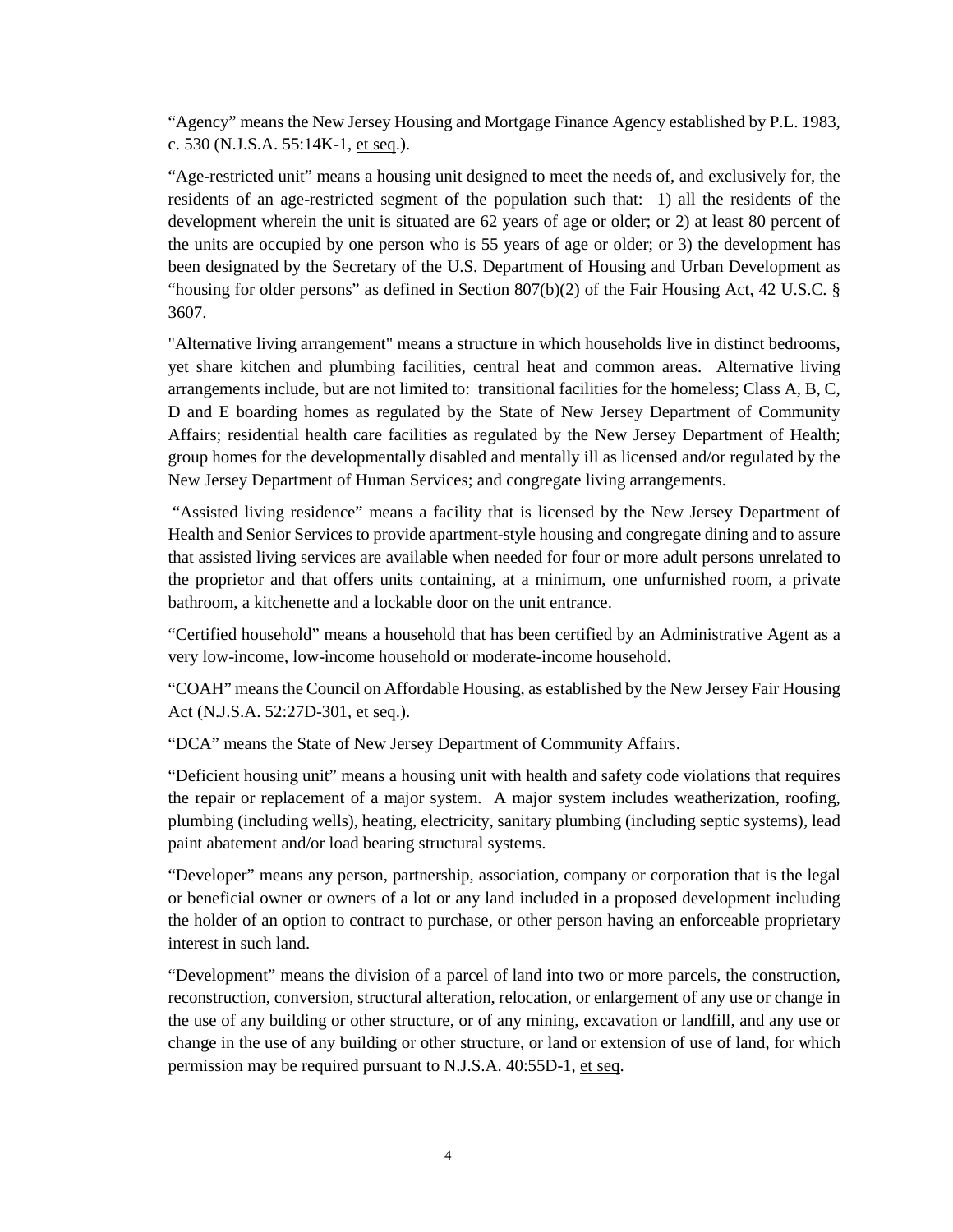"Inclusionary development" means a development containing both affordable units and market rate units. This term includes, but is not limited to: new construction, the conversion of a nonresidential structure to residential use and the creation of new affordable units through the gut rehabilitation or reconstruction of a vacant residential structure.

"Low-income household" means a household with a total gross annual household income equal to 50 percent or less of the regional median household income by household size.

"Low-income unit" means a restricted unit that is affordable to a low-income household.

"Major system" means the primary structural, mechanical, plumbing, electrical, fire protection, or occupant service components of a building which include but are not limited to, weatherization, roofing, plumbing (including wells), heating, electricity, sanitary plumbing (including septic systems), lead paint abatement and load bearing structural systems.

"Market-rate units" means housing not restricted to very low-, low- and moderate-income households that may sell or rent at any price.

"Median income" means the median income by household size for the applicable housing region, as adopted annually by COAH or a successor entity approved by the Court.

"Moderate-income household" means a household with a total gross annual household income in excess of 50 percent but less than 80 percent of the regional median household income by household size.

"Moderate-income unit" means a restricted unit that is affordable to a moderate-income household.

"Non-exempt sale" means any sale or transfer of ownership other than the transfer of ownership between husband and wife; the transfer of ownership between former spouses ordered as a result of a judicial decree of divorce or judicial separation, but not including sales to third parties; the transfer of ownership between family members as a result of inheritance; the transfer of ownership through an executor's deed to a class A beneficiary and the transfer of ownership by court order.

"Random selection process" means a process by which currently income-eligible households are selected for placement in affordable housing units such that no preference is given to one applicant over another except for purposes of matching household income and size with an appropriately priced and sized affordable unit (e.g., by lottery).

"Regional asset limit" means the maximum housing value in each housing region affordable to a four-person household with an income at 80 percent of the regional median as defined by duly adopted Regional Income Limits published annually by COAH or a successor entity.

"Rehabilitation" means the repair, renovation, alteration or reconstruction of any building or structure, pursuant to the Rehabilitation Subcode, N.J.A.C. 5:23-6.

"Rent" means the gross monthly cost of a rental unit to the tenant, including the rent paid to the landlord, as well as an allowance for tenant-paid utilities computed in accordance with allowances published by DCA for its Section 8 program. In assisted living residences, rent does not include charges for food and services.

"Restricted unit" means a dwelling unit, whether a rental unit or an ownership unit, that is subject to the affordability controls of N.J.A.C. 5:80-14.1 et. seq, as amended and supplemented, but does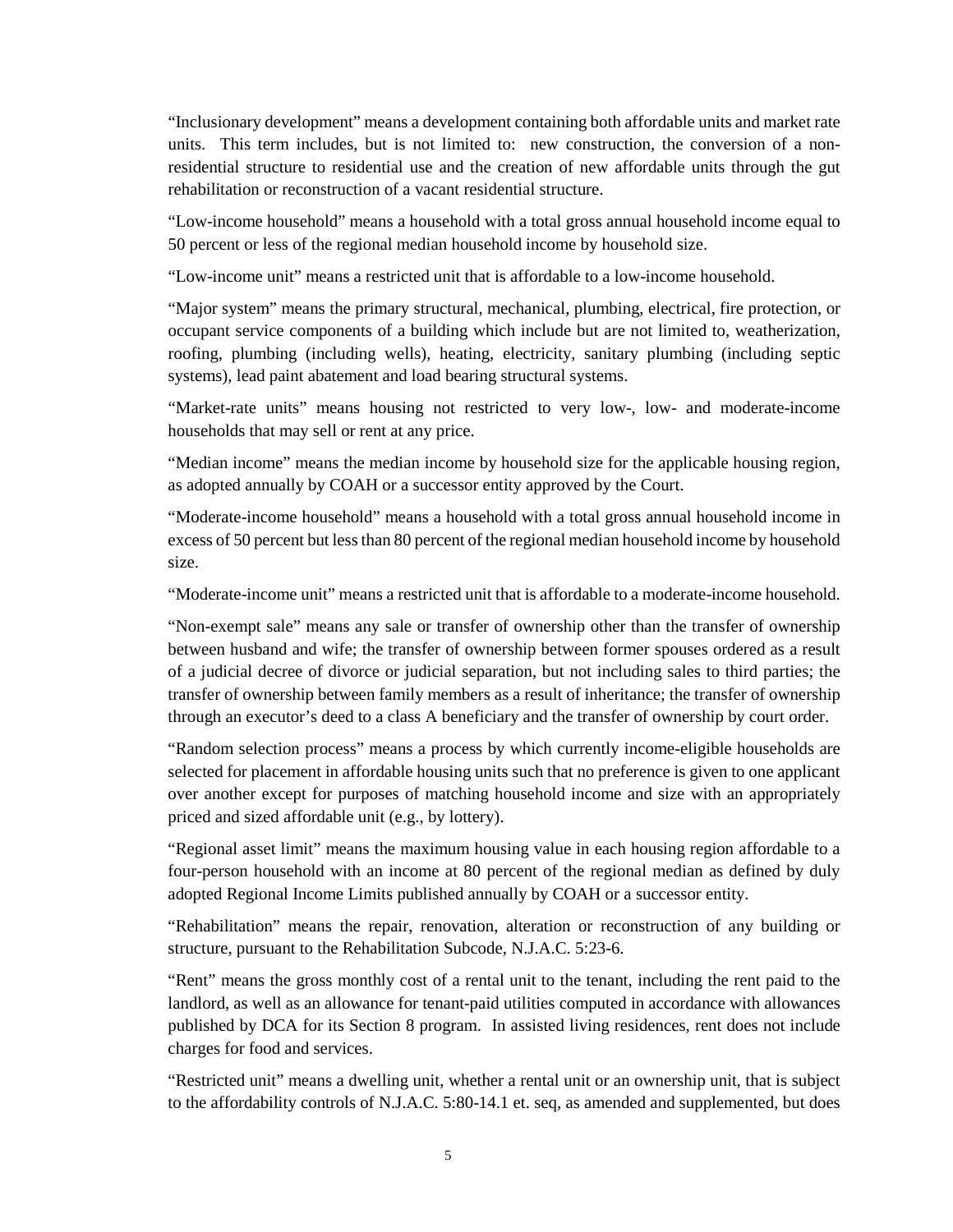not include a market-rate unit financed under the Urban Homeownership Recovery Program or Market Oriented Neighborhood Investment Program.

"FSHC Settlement Agreement" means the First Amended Settlement Agreement dated January 11, 2019 and the Amendment to the First Amended Settlement Agreement between the Township of Holmdel and Fair Share Housing Center approved by the Township Committee of the Township of Holmdel on December 10, 2020, in IMO Township of Holmdel, Docket No. MON-L-2523- 15.

"UHAC" means the Uniform Housing Affordability Controls set forth in N.J.A.C. 5:80-14.1, et seq.

"Very low-income household" means a household with a total gross annual household income equal to or less than 30 percent of the regional median household income by household size.

"Very low-income unit" means a restricted unit that is affordable to a very low-income household.

"Weatherization" means building insulation (for attic, exterior walls and crawl space), siding to improve energy efficiency, replacement storm windows, replacement storm doors, replacement windows and replacement doors, and is considered a major system for purposes of a rehabilitation program.

## **14-3 Applicability.**

- a. The provisions of this Ordinance shall apply to all affordable housing developments and affordable housing units that currently exist and that are proposed to be created within the Township of Holmdel pursuant to the Township's most recently adopted Housing Element and Fair Share Plan and the Settlement Agreement.
- b. This Ordinance shall apply to all developments that contain very low-, low- and moderateincome housing units, including any currently unanticipated future developments that will provide very low-, low- and moderate-income housing units, and also including projects funded with Low Income Housing Tax Credits.

## **14-4 Alternative Living Arrangements.**

- **a.** The administration of an alternative living arrangement shall be in compliance with N.J.A.C. 5:93-5.8 and UHAC, with the following exceptions:
	- 1. Affirmative marketing (N.J.A.C. 5:80-14.15), provided, however, that the units or bedrooms may be affirmatively marketed by the provider in accordance with an alternative plan approved by the Court;
	- 2. Affordability average and bedroom distribution (N.J.A.C. 5:80-14.3).
- **b.** With the exception of units established with capital funding through a 20-year operating contract with the Department of Human Services, Division of Developmental Disabilities, alternative living arrangements shall have at least 30-year controls on affordability in accordance with UHAC, unless an alternative commitment is approved by the Court.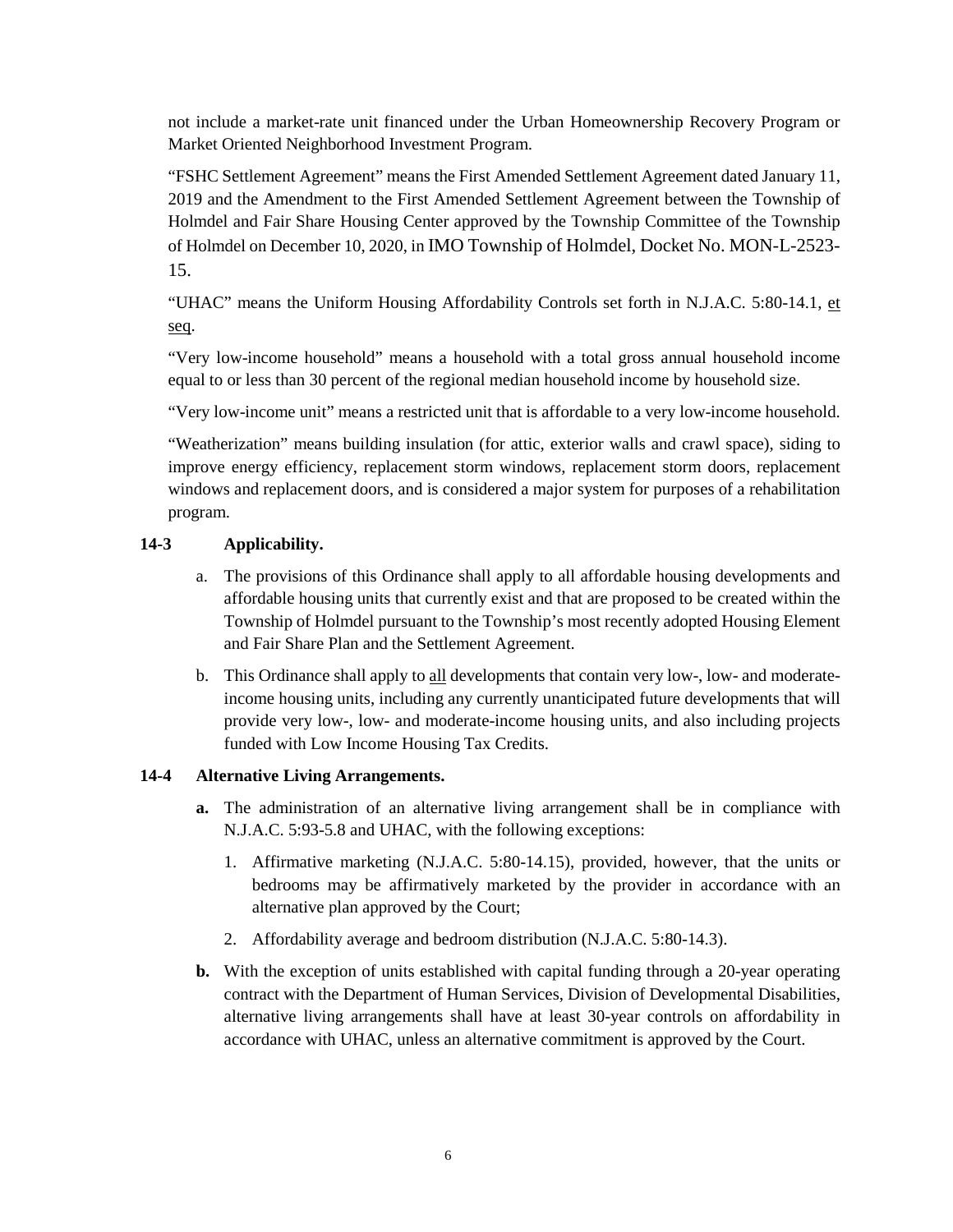**c.** The service provider for the alternative living arrangement shall act as the Administrative Agent for the purposes of administering the affirmative marketing and affordability requirements for the alternative living arrangement.

### **14-5 Phasing Schedule for Inclusionary Zoning.**

In inclusionary developments, the following schedule for the issuance of certificates of occupancy for the required affordable housing units relative to the issuance of certificates of occupancy for the permitted market units shall be followed:

| Maximum Percentage of Market-Rate | Minimum Percentage of Low- and  |
|-----------------------------------|---------------------------------|
| Units Completed (COs Issued)      | Moderate-Income Units Completed |
|                                   | (COs Issued)                    |
| 25                                | $\theta$                        |
| $25+1$                            | 10                              |
| 50                                | 50                              |
| 75                                | 75                              |
| 90                                | 100                             |
|                                   |                                 |

### **14-6 New Construction.**

- a. Low/Moderate Split and Bedroom Distribution of Affordable Housing Units:
	- 1. The fair share obligation shall be divided equally between low- and moderate-income units, except that where there is an odd number of affordable housing units, the extra unit shall be a low-income unit. At least 13 percent of all restricted rental units within each bedroom distribution shall be very low-income units (affordable to a household earning 30 percent or less of regional median income by household size). The very low-income units shall be counted as part of the required number of low-income units within the development.
	- 2. At least 25 percent of the obligation shall be met through rental units, including at least half in rental units available to families.
	- 3. A maximum of 25 percent of the Township's obligation may be met with age restricted units. At least half of all affordable units in the Township's Plan shall be available to families.
	- 4. In each affordable development, at least 50 percent of the restricted units within each bedroom distribution shall be very low or low-income units including that 13% shall be very-low income.
	- 5. Affordable developments that are not age-restricted shall be structured in conjunction with realistic market demands such that: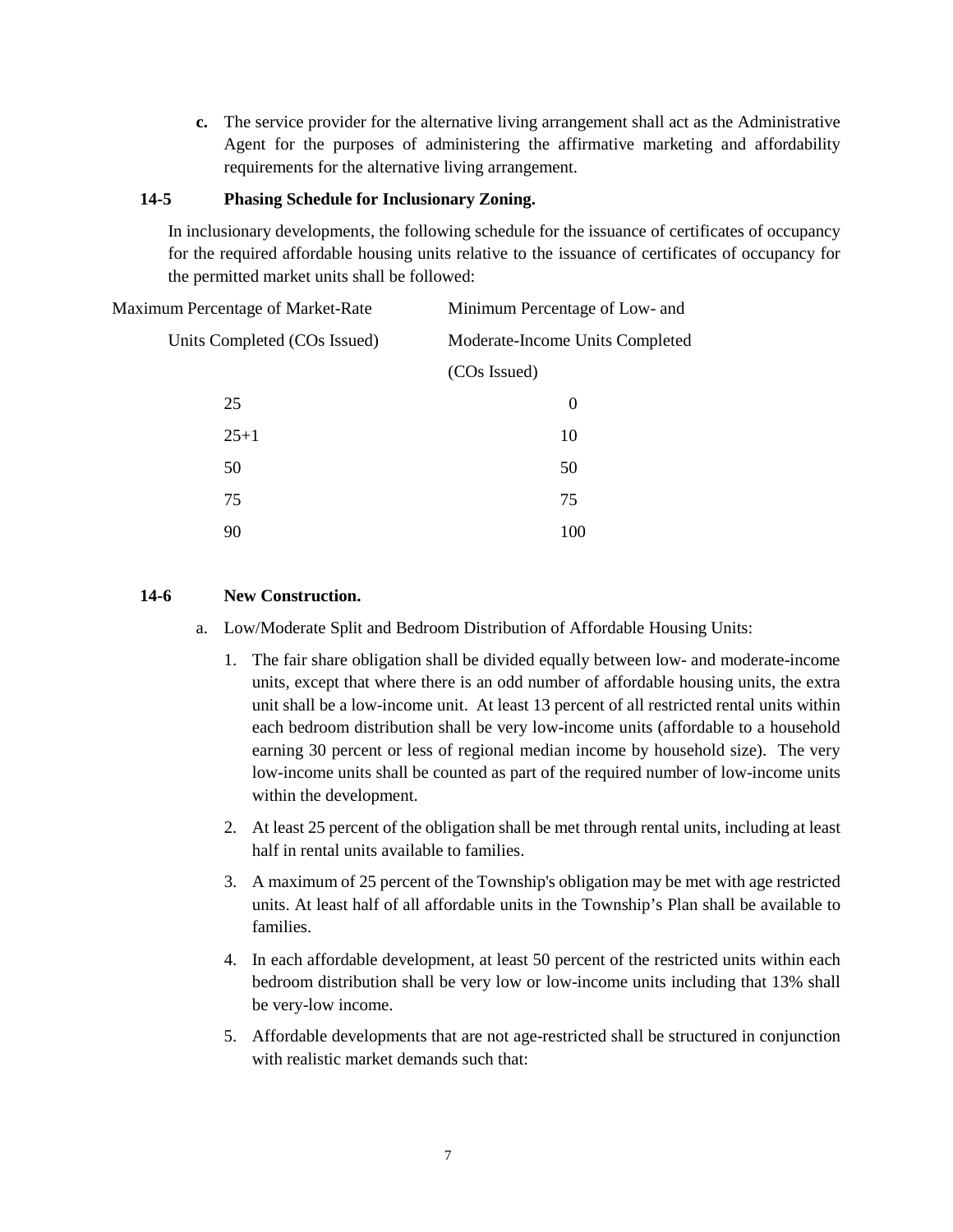- (a) The combined number of efficiency and one-bedroom units shall be no greater than 20 percent of the total low- and moderate-income units;
- (b) At least 30 percent of all low- and moderate-income units shall be twobedroom units;
- (c) At least 20 percent of all low- and moderate-income units shall be threebedroom units; and
- (d) The remaining units may be allocated among two- and three-bedroom units at the discretion of the developer.
- 6. Affordable developments that are age-restricted shall be structured such that the number of bedrooms shall equal the number of age-restricted very low-, low- and moderate-income units within the inclusionary development. This standard may be met by having all one-bedroom units or by having a two-bedroom unit for each efficiency unit.
- b. Accessibility Requirements:
	- 1. The first floor of all restricted townhouse dwelling units and all restricted units in all other multistory buildings shall be subject to the technical design standards of the Barrier Free Subcode, N.J.A.C. 5:23-7 and the following:
	- 2. All restricted townhouse dwelling units and all restricted units in other multistory buildings in which a restricted dwelling unit is attached to at least one other dwelling unit shall have the following features:
		- (a) An adaptable toilet and bathing facility on the first floor; and
		- (b) An adaptable kitchen on the first floor; and
		- (c) An interior accessible route of travel on the first floor; and
		- (d) An adaptable room that can be used as a bedroom, with a door or the casing for the installation of a door, on the first floor; and
		- (e) If not all of the foregoing requirements in  $2(a)$  through  $2(d)$  can be satisfied, then an interior accessible route of travel must be provided between stories within an individual unit, but if all of the terms of paragraphs 2(a) through 2(d) above have been satisfied, then an interior accessible route of travel shall not be required between stories within an individual unit; and
		- (f) An accessible entranceway as set forth at P.L. 2005, c. 350 (N.J.S.A. 52:27D-311a, et seq.) and the Barrier Free Subcode, N.J.A.C. 5:23-7, or evidence that Holmdel Township has collected funds from the developer sufficient to make 10 percent of the adaptable entrances in the development accessible:
			- i. Where a unit has been constructed with an adaptable entrance, upon the request of a disabled person who is purchasing or will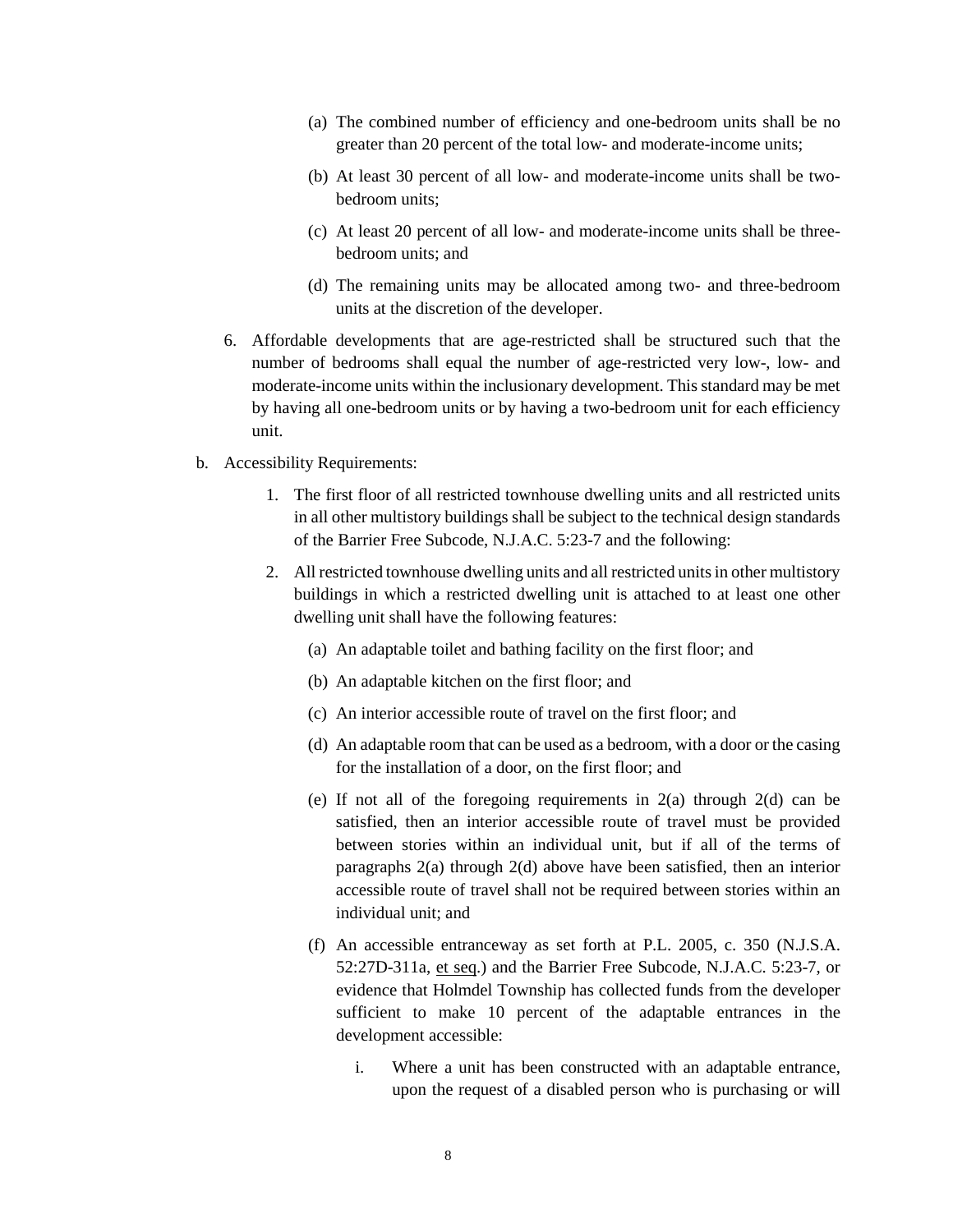reside in the dwelling unit, an accessible entrance shall be installed.

- ii. To this end, the builder of restricted units shall deposit funds within the Township of Holmdel Affordable Housing Trust Fund sufficient to install accessible entrances in 10 percent of the affordable units that have been constructed with adaptable entrances.
- iii. The funds deposited under paragraph (f)ii above shall be used by the Township of Holmdel for the sole purpose of making the adaptable entrance of an affordable unit accessible when requested to do so by a person with a disability who occupies or intends to occupy the unit and requires an accessible entrance.
- iv. The developer of the restricted units shall submit a design plan and cost estimate to the Construction Official of the Township of Holmdel for the conversion of adaptable to accessible entrances.
- v. Once the Construction Official has determined that the design plan to convert the unit entrances from adaptable to accessible meet the requirements of the Barrier Free Subcode, N.J.A.C. 5:23-7, and that the cost estimate of such conversion is reasonable, payment shall be made to the Township's Affordable Housing Trust Fund in care of the Township Treasurer who shall ensure that the funds are deposited into the Affordable Housing Trust Fund and appropriately earmarked.
- (g) Full compliance with the foregoing provisions shall not be required where an entity can demonstrate that it is "site impracticable" to meet the requirements. Determinations of site impracticability shall be in compliance with the Barrier Free Subcode, N.J.A.C. 5:23-7.
- 3. Design:
	- (a)In inclusionary developments, to the extent possible, very low-, low- and moderate-income units shall be integrated with the market units.
	- (b)In inclusionary developments, very low-, low- and moderate-income units shall have access to all of the same common elements and facilities as the market units.
- 4. Maximum Rents and Sales Prices:
	- (a) In establishing rents and sales prices of affordable housing units, the Administrative Agent shall follow the procedures set forth in UHAC, utilizing the most recently published regional weighted average of the uncapped Section 8 income limits published by HUD and using the calculation set forth below. Income limits for all affordable units that are created in the Township for which income limits are not already established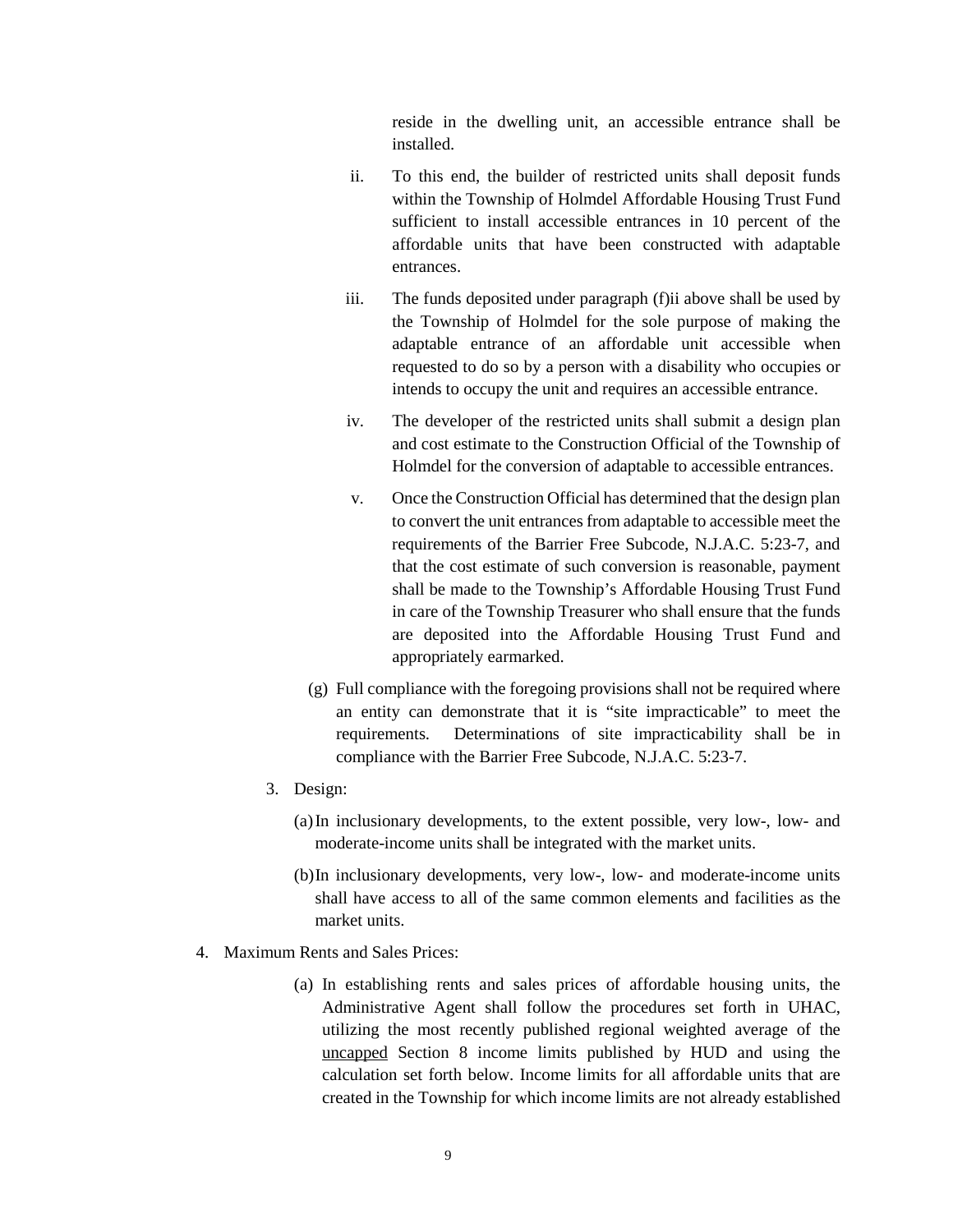through a federal program exempted from the UHAC pursuant to N.J.A.C 5:80-14.1 shall be updated by the Township annually within 30 days of the publication of determinations of median income by the Department of Housing and Urban Development ("HUD") as follows:

- i. Regional income limits shall be established for the region within which the Township is located based on the median income by household size, which shall be established by a regional weighted average of uncapped Section 8 income limits published by HUD. To compute this regional income limit, the HUD determination of median county income for a family of hour is multiplied by the estimated households within the county according to the most recent decennial Census. The resulting product for each county within a housing region is summed. The sum is divided by the estimated total households form the most recent decennial Census in the Township's housing region. This quotient represents the original weighted average of median income for a household of four. The income limit for a moderate-income unit for a household of four shall be 80 percent of the regional weighted average median income for a family of four. The income limit for a low-income unit for a household of four shall be 50 percent of the HUD determination of the regional weighted average median income for a family of four. The income limit for a very low-income unit for a household of four shall be 30 percent of the regional weighted average median income for a family of four. These income limits shall be adjusted by household size based on multipliers used by HUD to adjust median income by household size. In no event shall the income limits be less than those for the previous year.
- ii. The income limits are the result of applying the percentages set forth in paragraph (i) above to HUD's determination of median income for the fiscal year 2019 and shall be utilized until the Township updates the income limits after HUD has published revised determinations of median income for the next fiscal year.
- iii. The Regional Asset Limit used in determining an applicant's eligibility for affordable housing pursuant to N.J.A.C. 5:80-14.16(b)(3) shall be calculated by the Township annually by taking the percentage increase of the income limits calculated pursuant to paragraph (i) above over the previous year's income limits and applying the same percentage increase to the Regional Asset Limit from the prior year. In no event shall the Regional Asset Limit be less than that for the previous year.
- iv. The resale prices of owner-occupied very low-, low- and moderateincome units may increase annually based on the percentage increase in the regional median income limit for each housing region determined pursuant to the above methodology. In no event shall the maximum resale price established by the administrative agent be lower than the last recorded purchase price.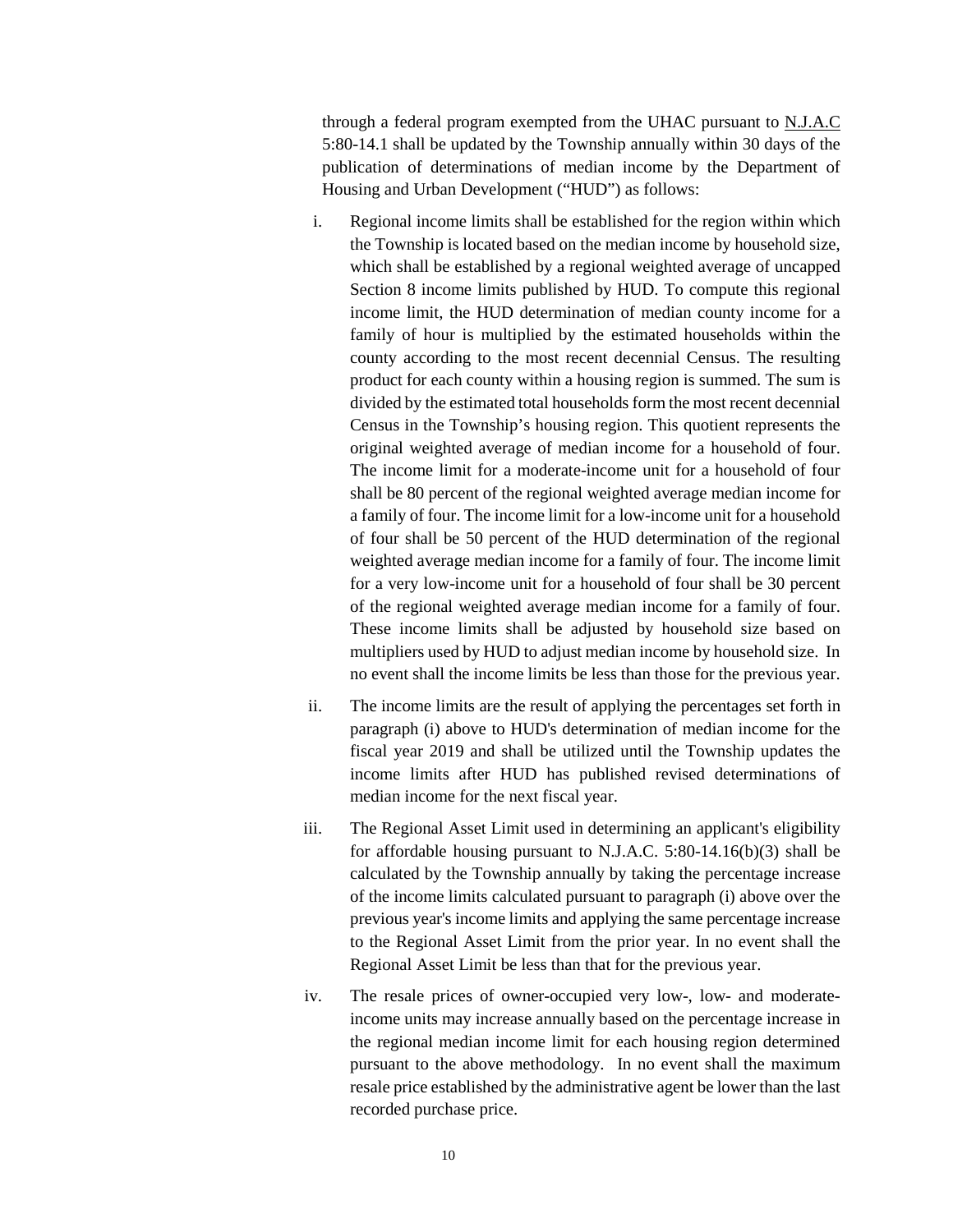- v. The rent levels of very-low-, low- and moderate-income units may be increased annually based on the percentage increase in the Housing Consumer Price Index for the Northeast Urban Area, upon its publication for the prior calendar year. This increase shall not exceed nine percent in any one year. Rents for units constructed pursuant to low income housing tax credit regulations shall be indexed pursuant to the regulations governing low income housing tax credits.
- (b) The maximum rent for restricted rental units within each affordable development shall be affordable to households earning no more than 60 percent of median income, and the average rent for restricted rental units shall be affordable to households earning no more than 52 percent of median income.
- (c) The developers and/or municipal sponsors of restricted rental units shall establish at least one rent for each bedroom type for both low-income and moderate-income units, provided that at least 13 percent of all low- and moderate-income rental units shall be affordable to very low-income households, which very low-income units shall be part of the low-income requirement.
- (d) The maximum sales price of restricted ownership units within each affordable development shall be affordable to households earning no more than 70 percent of median income, and each affordable development must achieve an affordability average of 55 percent for restricted ownership units; in achieving this affordability average, moderate-income ownership units must be available for at least three different sales prices for each bedroom type, and low-income ownership units must be available for at least two different sales prices for each bedroom type.
- (e) In determining the initial sales prices and rent levels for compliance with the affordability average requirements for restricted units other than assisted living facilities and age-restricted developments, the following standards shall be used:
	- i. A studio shall be affordable to a one-person household;
	- ii. A one-bedroom unit shall be affordable to a one- and one-half-person household;
	- iii. A two-bedroom unit shall be affordable to a three-person household;
	- iv. A three-bedroom unit shall be affordable to a four and one-half person household; and
	- v. A four-bedroom unit shall be affordable to a six-person household.
- (f) In determining the initial sales prices and rents for compliance with the affordability average requirements for restricted units in assisted living facilities and age-restricted developments, the following standards shall be used:
	- i. A studio shall be affordable to a one-person household;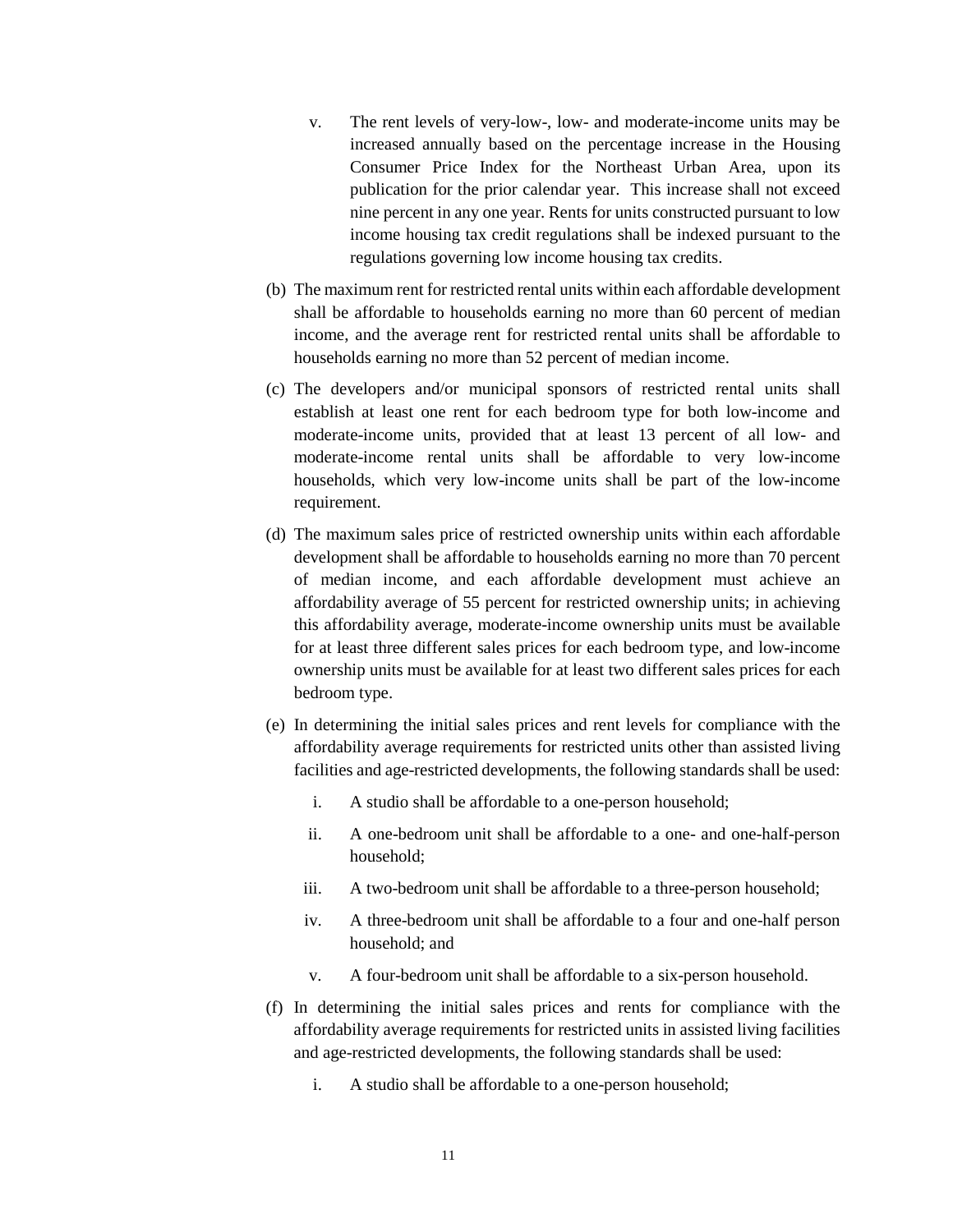- ii. A one-bedroom unit shall be affordable to a one- and one-half-person household; and
- iii. A two-bedroom unit shall be affordable to a two-person household or to two one-person households.
- iv. The initial purchase price for all restricted ownership units shall be calculated so that the monthly carrying cost of the unit, including principal and interest (based on a mortgage loan equal to 95 percent of the purchase price and the Federal Reserve H.15 rate of interest), taxes, homeowner and private mortgage insurance and condominium or homeowner association fees do not exceed 28 percent of the eligible monthly income of the appropriate size household as determined under N.J.A.C. 5:80-14.4, as may be amended and supplemented; provided, however, that the price shall be subject to the affordability average requirement of N.J.A.C. 5:80- 14.3, as may be amended and supplemented.
- (g) The initial rent for a restricted rental unit shall be calculated so as not to exceed 30 percent of the eligible monthly income of the appropriate size household, including an allowance for tenant paid utilities, as determined under N.J.A.C. 5:80-14.4, as may be amended and supplemented; provided, however, that the rent shall be subject to the affordability average requirement of N.J.A.C. 5:80- 14.3, as may be amended and supplemented.
- (h) The price of owner-occupied very low-, low- and moderate-income units may increase annually based on the percentage increase in the regional median income limit for each housing region. In no event shall the maximum resale price established by the Administrative Agent be lower than the last recorded purchase price.
- (i) The rents of very low-, low- and moderate-income units may be increased annually based on the permitted percentage increase in the Housing Consumer Price Index for the Northeast Urban Area. This increase shall not exceed nine percent in any one year. Rent increases for units constructed pursuant to lowincome housing tax credit regulations shall be indexed pursuant to the regulations governing low- income housing tax credits.

### **14-7 Utilities.**

- a. Affordable units shall utilize the same type of heating source as market units within an inclusionary development.
- b. Tenant-paid utilities included in the utility allowance shall be set forth in the lease and shall be consistent with the utility allowance approved by HUD for the Section 8 program.

### **14-8 Occupancy Standards.**

In referring certified households to specific restricted units, the Administrative Agent shall, to the extent feasible and without causing an undue delay in the occupancy of a unit, strive to:

a. Provide an occupant for each bedroom;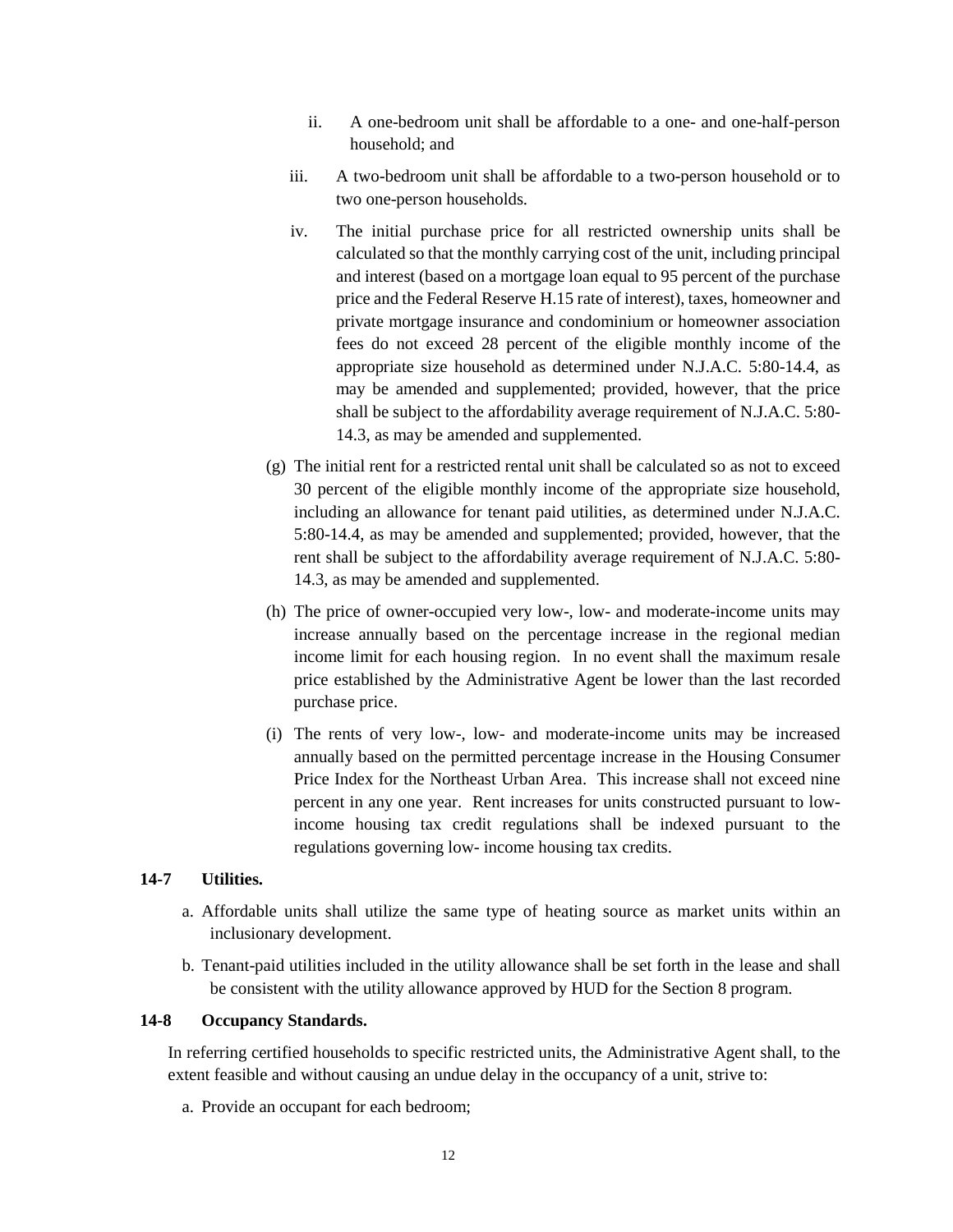- b. Provide children of different sexes with separate bedrooms;
- c. Provide separate bedrooms for parents and children; and
- d. Prevent more than two persons from occupying a single bedroom.

### **14-9 Control Periods for Restricted Ownership Units and Enforcement Mechanisms.**

- a. Control periods for newly constructed restricted ownership units shall be in accordance with N.J.A.C. 5:80-14.5, except as said settlement agreement may be further amended and supplemented, and each newly constructed restricted ownership unit shall remain subject to the requirements of this Ordinance for a period of at least thirty (30) years, until Holmdel Township takes action to release the unit from such requirements; prior to such action, a restricted ownership unit must remain subject to the requirements of N.J.A.C. 5:80-14.1.
- b. The affordability control period for a restricted ownership unit shall commence on the date the initial certified household takes title to the unit.
- c. Prior to the issuance of the initial certificate of occupancy for a restricted ownership unit and upon each successive sale during the period of restricted ownership, the Administrative Agent shall determine the restricted price for the unit and shall also determine the non-restricted, fair market value of the unit based on either an appraisal or the unit's equalized assessed value without the restrictions in place.
- d. At the time of the initial sale of the unit, the initial purchaser shall execute and deliver to the Administrative Agent a recapture note obligating the purchaser (as well as the purchaser's heirs, successors and assigns) to repay, upon the first non-exempt sale after the unit's release from the restrictions set forth in this Ordinance, an amount equal to the difference between the unit's non-restricted fair market value and its restricted price, and the recapture note shall be secured by a recapture lien evidenced by a duly recorded mortgage on the unit
- e. The affordability controls set forth in this Ordinance shall remain in effect despite the entry and enforcement of any judgment of foreclosure with respect to restricted ownership units.
- f. A restricted ownership unit shall be required to obtain a Continuing Certificate of Occupancy or a certified statement from the Construction Official stating that the unit meets all Code standards upon the first transfer of title following the removal of the restrictions provided under N.J.A.C. 5:80-14.5(a), as may be amended and supplemented.

# **14-10 Price Restrictions for Restricted Ownership Units, Homeowner Association Fees and Resale Prices.**

Price restrictions for restricted ownership units shall be in accordance with N.J.A.C. 5:80-14.6, as may be amended and supplemented, including:

- a. The initial purchase price for a restricted ownership unit shall be approved by the Administrative Agent.
- b. The Administrative Agent shall approve all resale prices, in writing and in advance of the resale, to assure compliance with the foregoing standards.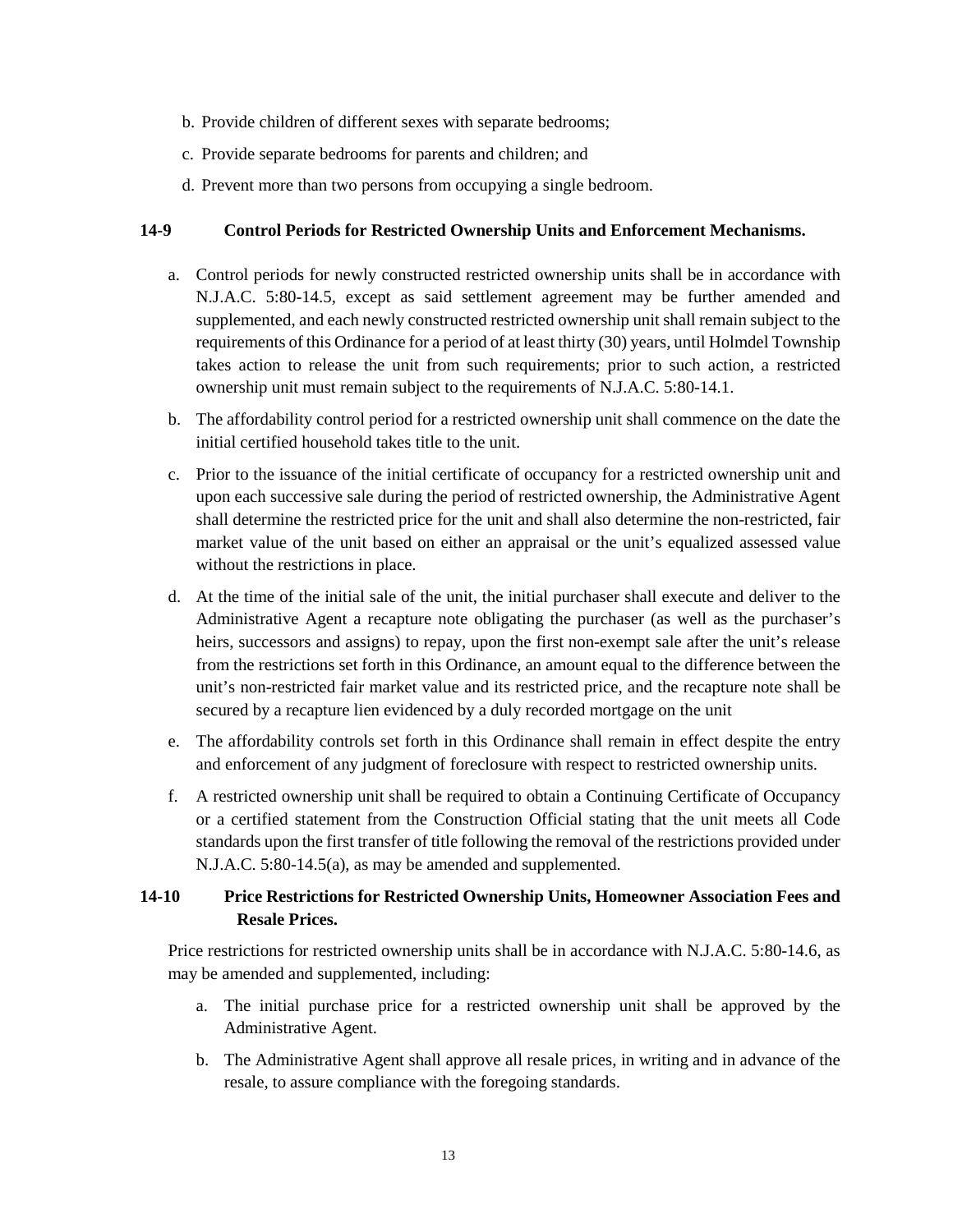- c. The master deeds of inclusionary developments shall provide no distinction between the condominium or homeowner association fees and special assessments paid by very low-, low- and moderate-income purchasers and those paid by market purchasers.
- d. The owners of restricted ownership units may apply to the Administrative Agent to increase the maximum sales price for the unit on the basis of approved capital improvements. Eligible capital improvements shall be those that render the unit suitable for a larger household or the addition of a bathroom. See Section 14-1.13.

# **14-11 Buyer Income Eligibility.**

- a. Buyer income eligibility for restricted ownership units shall be in accordance with N.J.A.C. 5:80-14.7, as may be amended and supplemented, such that low-income ownership units shall be reserved for households with a gross household income less than or equal to 50 percent of median income and moderate-income ownership units shall be reserved for households with a gross household income less than 80 percent of median income.
- b. Notwithstanding the foregoing, the Administrative Agent may, upon approval by the Township Council, and subject to the Court's approval, permit a moderate-income purchaser to buy a low-income unit if and only if the Administrative Agent can demonstrate that there is an insufficient number of eligible low-income purchasers in the housing region to permit prompt occupancy of the unit and all other reasonable efforts to attract a low income purchaser, including pricing and financing incentives, have failed. Any such lowincome unit that is sold to a moderate-income household shall retain the required pricing and pricing restrictions for a low-income unit.
- c. A certified household that purchases a restricted ownership unit must occupy it as the certified household's principal residence and shall not lease the unit; provided, however, that the Administrative Agent may permit the owner of a restricted ownership unit, upon application and a showing of hardship, to lease the restricted unit to another certified household for a period not to exceed one year.
- d. The Administrative Agent shall certify a household as eligible for a restricted ownership unit when the household is a low-income household or a moderate-income household, as applicable to the unit, and the estimated monthly housing cost for the particular unit (including principal, interest, taxes, homeowner and private mortgage insurance and condominium or homeowner association fees, as applicable) does not exceed 33 percent of the household's eligible monthly income.

## **14-12 Limitations on Indebtedness Secured by Ownership Unit; Subordination.**

- a. Prior to incurring any indebtedness to be secured by a restricted ownership unit, the owner shall apply to the Administrative Agent for a determination in writing that the proposed indebtedness complies with the provisions of this Section, and the Administrative Agent shall issue such determination prior to the owner incurring such indebtedness.
- b. With the exception of First Purchase Money Mortgages, neither an owner nor a lender shall at any time cause or permit the total indebtedness secured by a restricted ownership unit to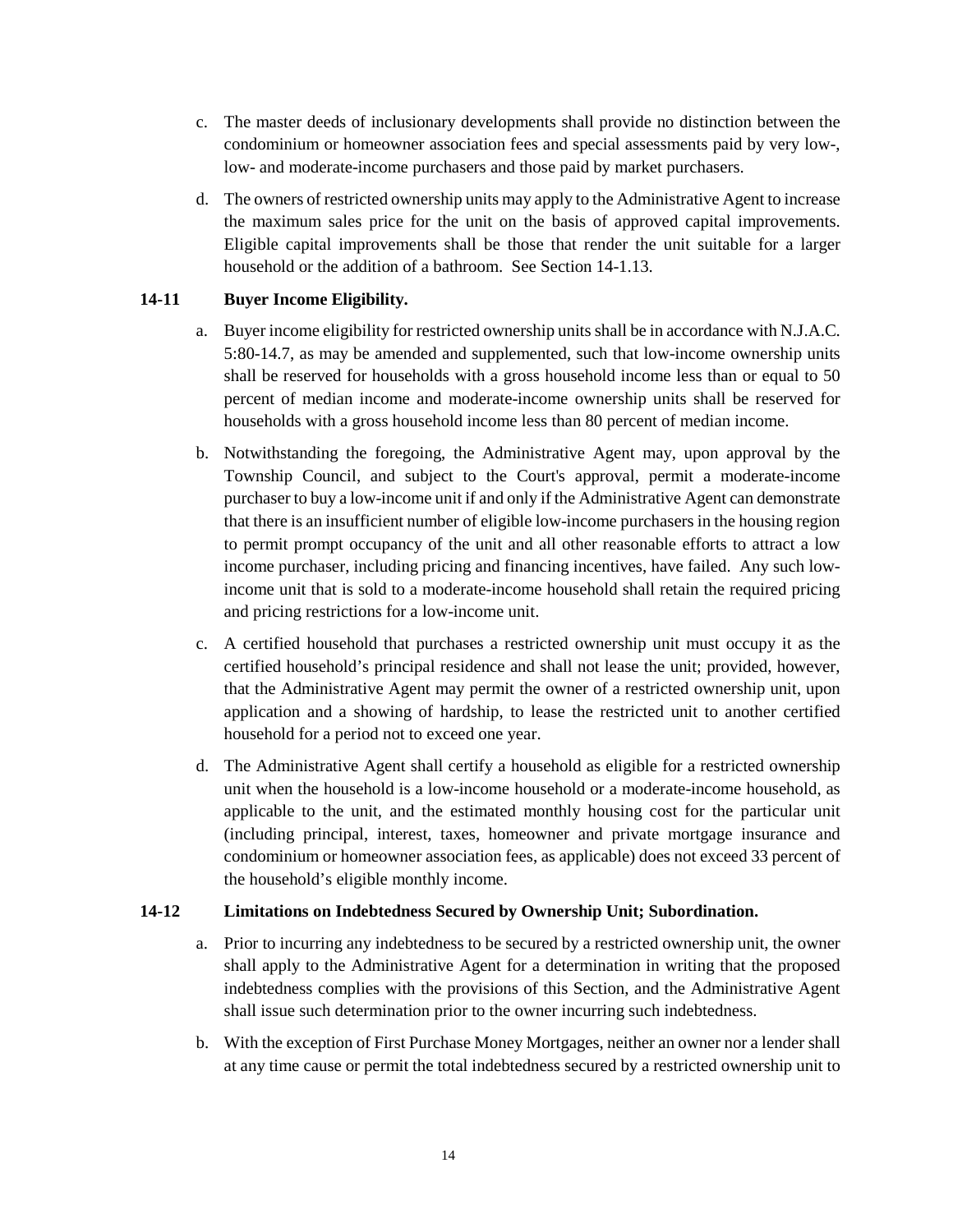exceed 95 percent of the maximum allowable resale price of the unit, as such price is determined by the Administrative Agent in accordance with N.J.A.C.5:80-14.6(b).

## **14-13 Capital Improvements to Ownership Units.**

- a. The owners of restricted ownership units may apply to the Administrative Agent to increase the maximum sales price for the unit on the basis of capital improvements made since the purchase of the unit. Eligible capital improvements shall be those that render the unit suitable for a larger household or that add an additional bathroom. In no event shall the maximum sales price of an improved housing unit exceed the limits of affordability for the larger household.
- b. Upon the resale of a restricted ownership unit, all items of property that are permanently affixed to the unit or were included when the unit was initially restricted (for example, refrigerator, range, washer, dryer, dishwasher, wall-to-wall carpeting) shall be included in the maximum allowable resale price. Other items may be sold to the purchaser at a reasonable price that has been approved by the Administrative Agent at the time of the signing of the agreement to purchase. The purchase of central air conditioning installed subsequent to the initial sale of the unit and not included in the base price may be made a condition of the unit resale provided the price, which shall be subject to 10-year, straightline depreciation, has been approved by the Administrative Agent. Unless otherwise approved by the Administrative Agent, the purchase of any property other than central air conditioning shall not be made a condition of the unit resale. The owner and the purchaser must personally certify at the time of closing that no unapproved transfer of funds for the purpose of selling and receiving property has taken place at the time of or as a condition of resale.

## **14-14 Control Periods for Restricted Rental Units.**

- a. Control periods for newly constructed restricted rental units shall be in accordance with N.J.A.C. 5:80-14.11, except as modified by the terms of the settlement agreement between the Township of Holmdel and Fair Share Housing Center (FSHC), as such settlement agreement may be further amended and supplemented, and each newly constructed restricted rental unit shall remain subject to the requirements of this Ordinance for a period of at least thirty (30) years, until Holmdel Township takes action to release the unit from such requirements. Prior to such action, a restricted rental unit must remain subject to the requirements of N.J.A.C. 5:80-14.11, except as modified by the terms of the settlement agreement between the Township of Holmdel and Fair Share Housing Center (FSHC), as such settlement agreement may be further amended and supplemented.
- b. Deeds of all real property that include restricted rental units shall contain deed restriction language. The deed restriction shall have priority over all mortgages on the property, and the deed restriction shall be filed by the developer or seller with the records office of the County of Monmouth. The deed shall also identify each affordable unit by apartment number and/or address and whether that unit is designated as a very low, low or moderate income unit. Neither the unit nor its affordability designation shall change throughout the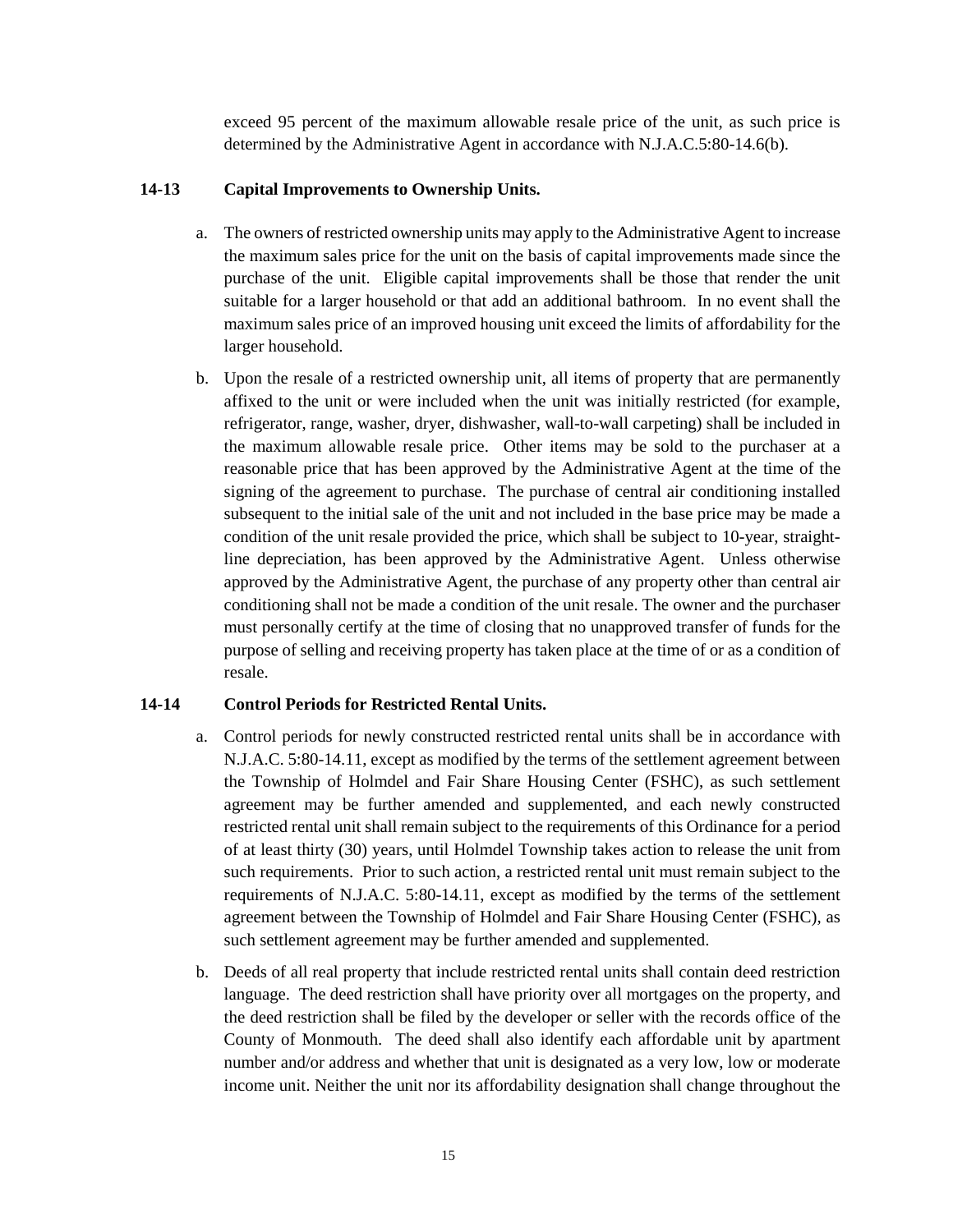term of the deed restriction. A copy of the filed document shall be provided to the Administrative Agent within 30 days of the receipt of a Certificate of Occupancy.

c. A restricted rental unit shall remain subject to the affordability controls of this Ordinance despite the occurrence of any of the following events:

1.Sublease or assignment of the lease of the unit;

- 2.Sale or other voluntary transfer of the ownership of the unit; or
- 3.The entry and enforcement of any judgment of foreclosure on the property containing the unit.

### **14-15 Rent Restrictions for Rental Units; Leases.**

- a. A written lease shall be required for all restricted rental units and tenants shall be responsible for security deposits and the full amount of the rent as stated on the lease. A copy of the current lease for each restricted rental unit shall be provided to the Administrative Agent.
- b. No additional fees or charges shall be added to the approved rent (except, in the case of units in an assisted living residence, to cover the customary charges for food and services) without the express written approval of the Administrative Agent.
- c. Application fees (including the charge for any credit check) shall not exceed five percent of the monthly rent of the applicable restricted unit and shall be payable to the Administrative Agent to be applied to the costs of administering the controls applicable to the unit as set forth in this Ordinance.
- d. No rent control ordinance or other pricing restriction shall be applicable to either the market units or the affordable units in any development in which at least 15% of the total number of dwelling units are restricted rental units in compliance with this Ordinance.

### **14-16 100% Affordable Projects.**

All 100% affordable projects, including projects funded through Low Income Housing Tax Credits, shall comply with the Uniform Housing Affordability Controls, N.J.A.C. 5:80-14.1, et. seq. All such projects shall be required to have an initial thirty (30) year affordability control period plus a fifteen (15) year extended use period. At least 13 percent of all restricted units within each bedroom distribution shall be very low-income units (affordable to a household earning 30 percent or less of regional median income by household size). The very low-income units shall be counted as part of the required number of low-income units within the development, which shall be at least 50 percent of all restricted rental units within each bedroom distribution.

### **14-17 Tenant Income Eligibility.**

a. Tenant income eligibility shall be in accordance with N.J.A.C. 5:80-14.13, as may be amended and supplemented, and shall be determined as follows: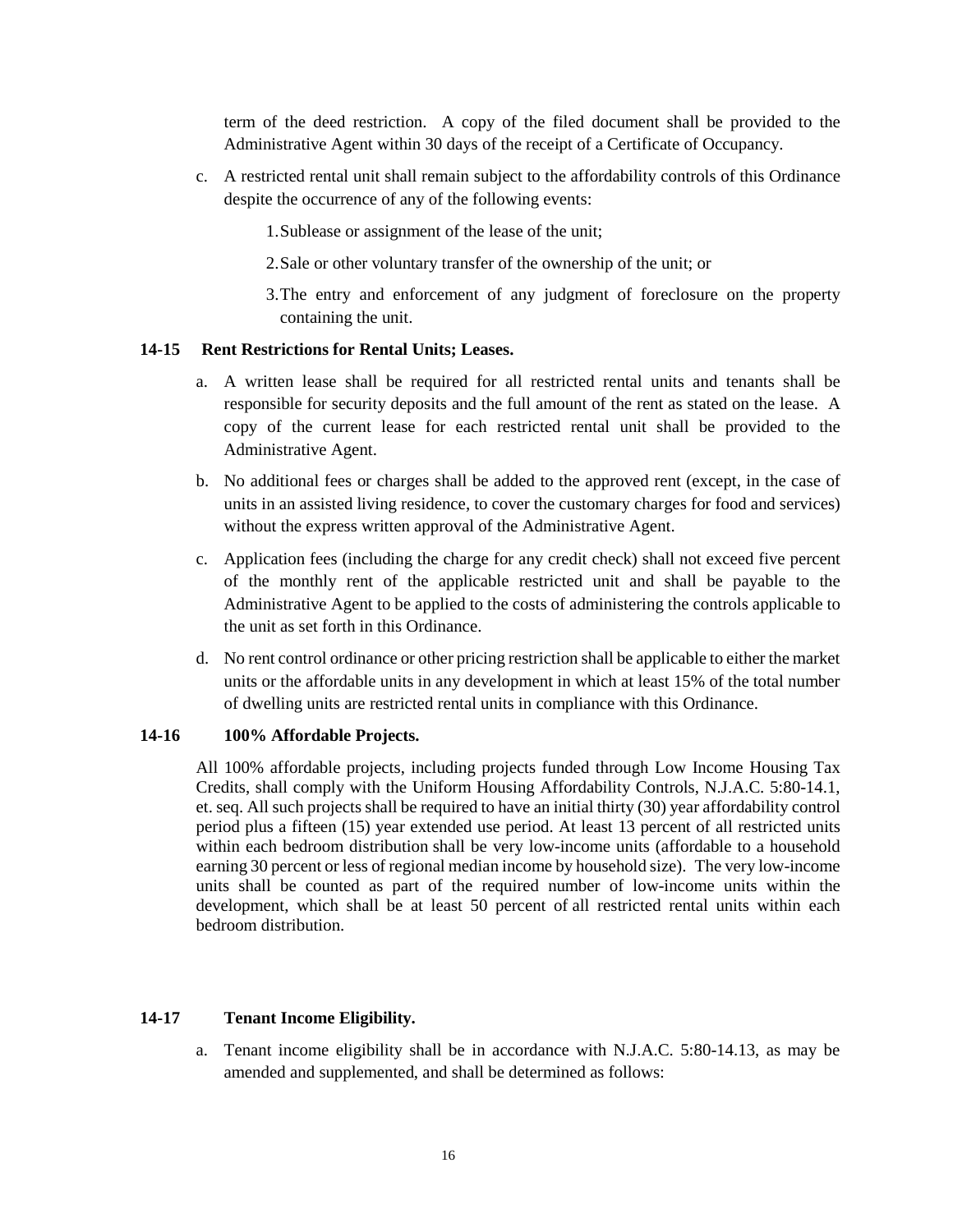- 1.Very low-income rental units shall be reserved for households with a gross household income less than or equal to 30 percent of the regional median household income by household size.
- 2.Low-income rental units shall be reserved for households with a gross household income less than or equal to 50 percent of the regional median household income by household size.
- 3.Moderate-income rental units shall be reserved for households with a gross household income less than 80 percent of the regional median household income by household size.
- b. The Administrative Agent shall certify a household as eligible for a restricted rental unit when the household is a very low-income household, low-income household or a moderateincome household, as applicable to the unit, and the rent proposed for the unit does not exceed 35 percent (40 percent for age-restricted units) of the household's eligible monthly income as determined pursuant to N.J.A.C. 5:80-14.16, as may be amended and supplemented; provided, however, that this limit may be exceeded if one or more of the following circumstances exists:
	- 1.The household currently pays more than 35 percent (40 percent for households eligible for age-restricted units) of its gross household income for rent, and the proposed rent will reduce its housing costs;
	- 2.The household has consistently paid more than 35 percent (40 percent for households eligible for age-restricted units) of eligible monthly income for rent in the past and has proven its ability to pay;
	- 3.The household is currently in substandard or overcrowded living conditions;
	- 4.The household documents the existence of assets with which the household proposes to supplement the rent payments; or
	- 5.The household documents reliable anticipated third-party assistance from an outside source such as a family member in a form acceptable to the Administrative Agent and the owner of the unit.
- c. The applicant shall file documentation sufficient to establish the existence of the circumstances in a.1. through b.5. above with the Administrative Agent, who shall counsel the household on budgeting.

## **14-18 Municipal Housing Liaison.**

- a. There is hereby created the position of Municipal Housing Liaison. The Municipal Housing Liaison shall be responsible for oversight and administration of the affordable housing program for Holmdel Township, including the following responsibilities which may not be contracted out to the Administrative Agent:
	- 1. Serving as Holmdel Township's primary point of contact for all inquiries from the State, affordable housing providers, Administrative Agents and interested households;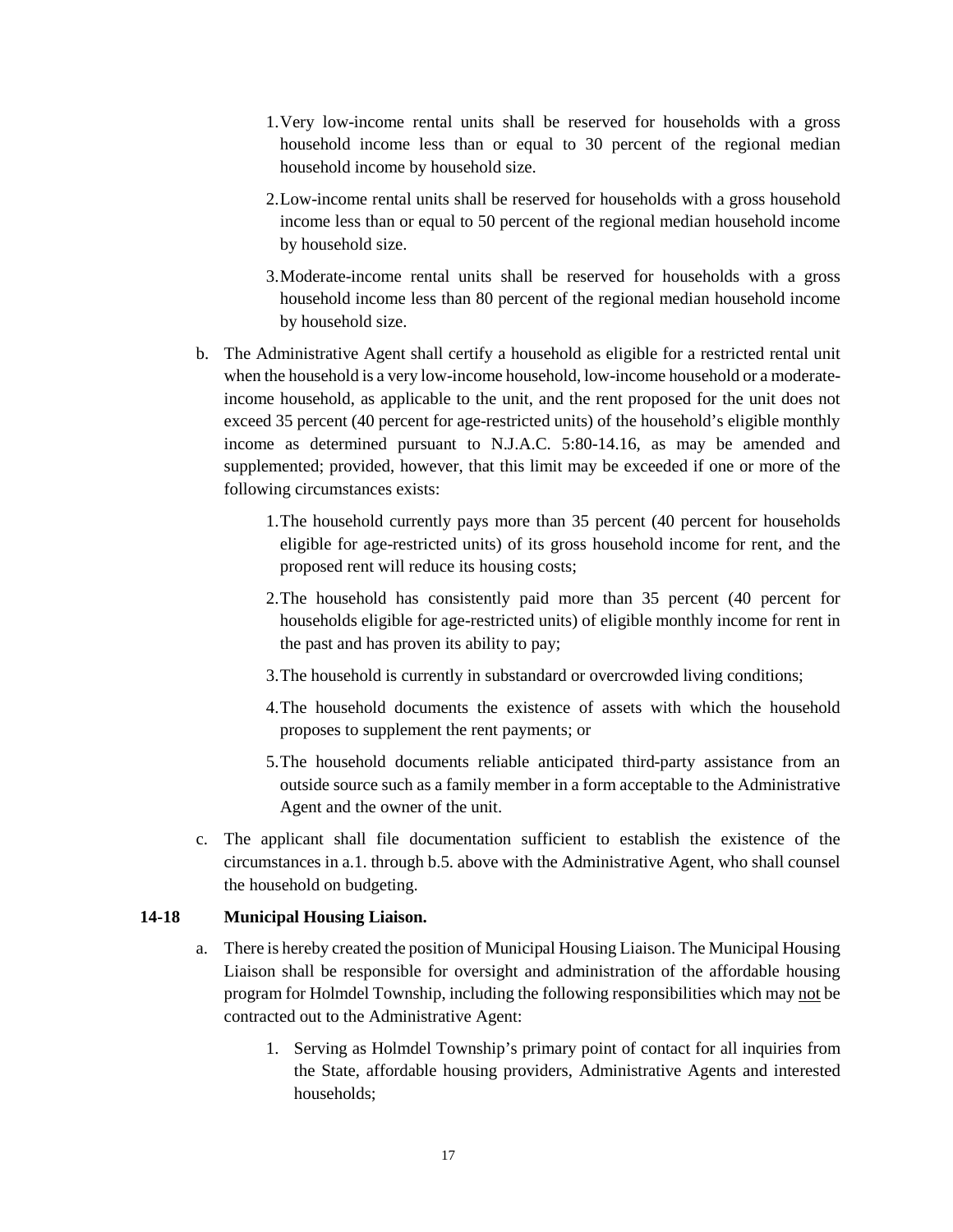- 2. Monitoring the status of all restricted units in Holmdel Township's Fair Share Plan;
- 3. Compiling, verifying, submitting and posting all monitoring reports as required by the Court and by this Ordinance;
- 4. Coordinating meetings with affordable housing providers and Administrative Agents, as needed; and
- 5. Attending continuing education opportunities on affordability controls, compliance monitoring and affirmative marketing at least annually and more often as needed.
- b. The Township of Holmdel shall appoint a specific municipal employee to serve as a Municipal Housing Liaison responsible for overseeing the Township's affordable housing program, including overseeing the administration of affordability controls on the affordable units and the affirmative marketing of available affordable units in accordance with the Township's Affirmative Marketing Plan; fulfilling monitoring and reporting requirements; and supervising Administrative Agent(s). Holmdel Township shall adopt a Resolution appointing the person to fulfill the position of Municipal Housing Liaison. The Municipal Housing Liaison shall be appointed by the governing body and may be a full or part time municipal employee.
- c. Subject to the approval of the Court, the Township of Holmdel shall designate one or more Administrative Agent(s) to administer and to affirmatively market the affordable units constructed in the Township in accordance with this Ordinance and UHAC. An Operating Manual for each affordable housing program shall be provided by the administrative agent(s) to be adopted by resolution of the governing body and subject to approval of the court. The Operating Manual(s) shall be available for public inspection in the office of the Township Clerk, in the office of the municipal housing liaison, and in the office(s) of the administrative agent(s). The Municipal Housing Liaison shall supervise the work of the Administrative Agent(s).

### **14-19 Administrative Agent.**

An Administrative Agent may either be an independent entity serving under contract to and reporting to the municipality, or the municipality itself, through a designated municipal employee, department, board, agency or committee, pursuant to N.J.A.C. 5:80-14.14(c). The fees of the Administrative Agent shall be paid by the owners of the affordable units for which the services of the Administrative Agent are required*.* The Administrative Agent shall be qualified through a training program sponsored by the Affordable Housing Professionals of New Jersey before assuming the duties. The Administrative Agent shall perform the duties and responsibilities of an Administrative Agent as set forth in UHAC, including those set forth in Sections 5:80-14.14, 15, 16 and 18 thereof, which includes:

a. Affirmative Marketing: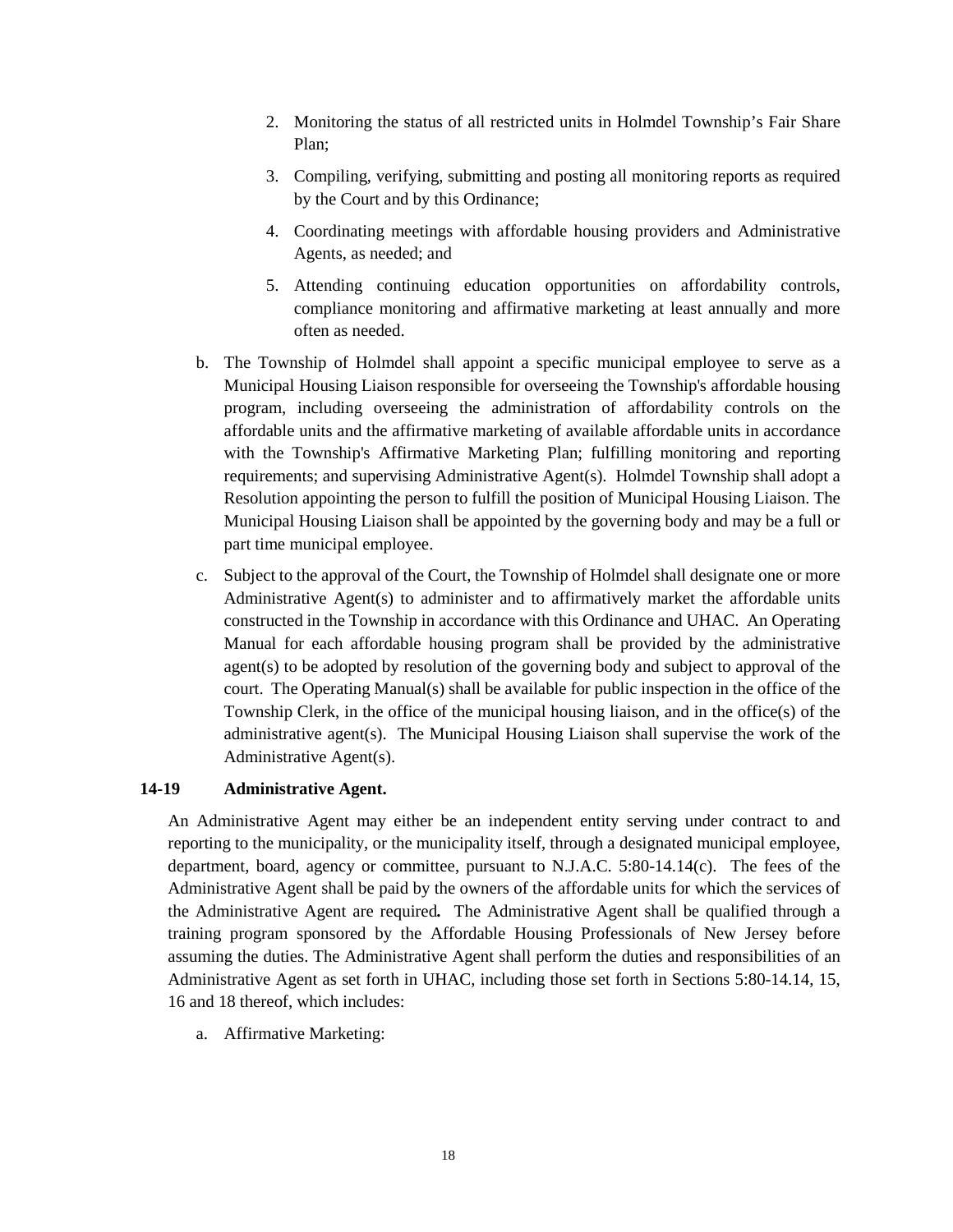- 1.Conducting an outreach process to affirmatively market affordable housing units in accordance with the Affirmative Marketing Plan of the Township of Holmdel and the provisions of N.J.A.C. 5:80-14.15; and
- 2.Providing counseling or contracting to provide counseling services to very low-, low- and moderate-income applicants on subjects such as budgeting, credit issues, mortgage qualification, rental lease requirements, and landlord/tenant law.
- b. Household Certification:
	- 1.Soliciting, scheduling, conducting and following up on interviews with interested households;
	- 2.Conducting interviews and obtaining sufficient documentation of gross income and assets upon which to base a determination of income eligibility for a low- or moderate-income unit;
	- 3.Providing written notification to each applicant as to the determination of eligibility or non-eligibility;
	- 4.Requiring that all certified applicants for restricted units execute a certificate substantially in the form, as applicable, of either the ownership or rental certificates set forth in Appendices J and K of N.J.A.C. 5:80-14.1 et seq.;
	- 5.Creating and maintaining a referral list of eligible applicant households living in the housing region and eligible applicant households with members working in the housing region where the units are located;
	- 6.Employing a random selection process as provided in the Affirmative Marketing Plan of the Township of Holmdel when referring households for certification to affordable units; and
	- 7.Notifying the following entities of the availability of affordable housing units in the Township of Holmdel: Fair Share Housing Center, the New Jersey State Conference of the NAACP, the Latino Action Network, the Greater Red Bank, Asbury Park/Neptune, Bayshore, Greater Freehold, and Greater Long Branch Branches of the NAACP, and the Supportive Housing Association.
- c. Affordability Controls:
	- 1.Furnishing to attorneys or closing agents forms of deed restrictions and mortgages for recording at the time of conveyance of title of each restricted unit;
	- 2.Creating and maintaining a file on each restricted unit for its control period, including the recorded deed with restrictions, recorded mortgage and note, as appropriate;
	- 3.Ensuring that the removal of the deed restrictions and cancellation of the mortgage note are effectuated and properly filed with the Monmouth County Register of Deeds or Monmouth County Clerk's office after the termination of the affordability controls for each restricted unit;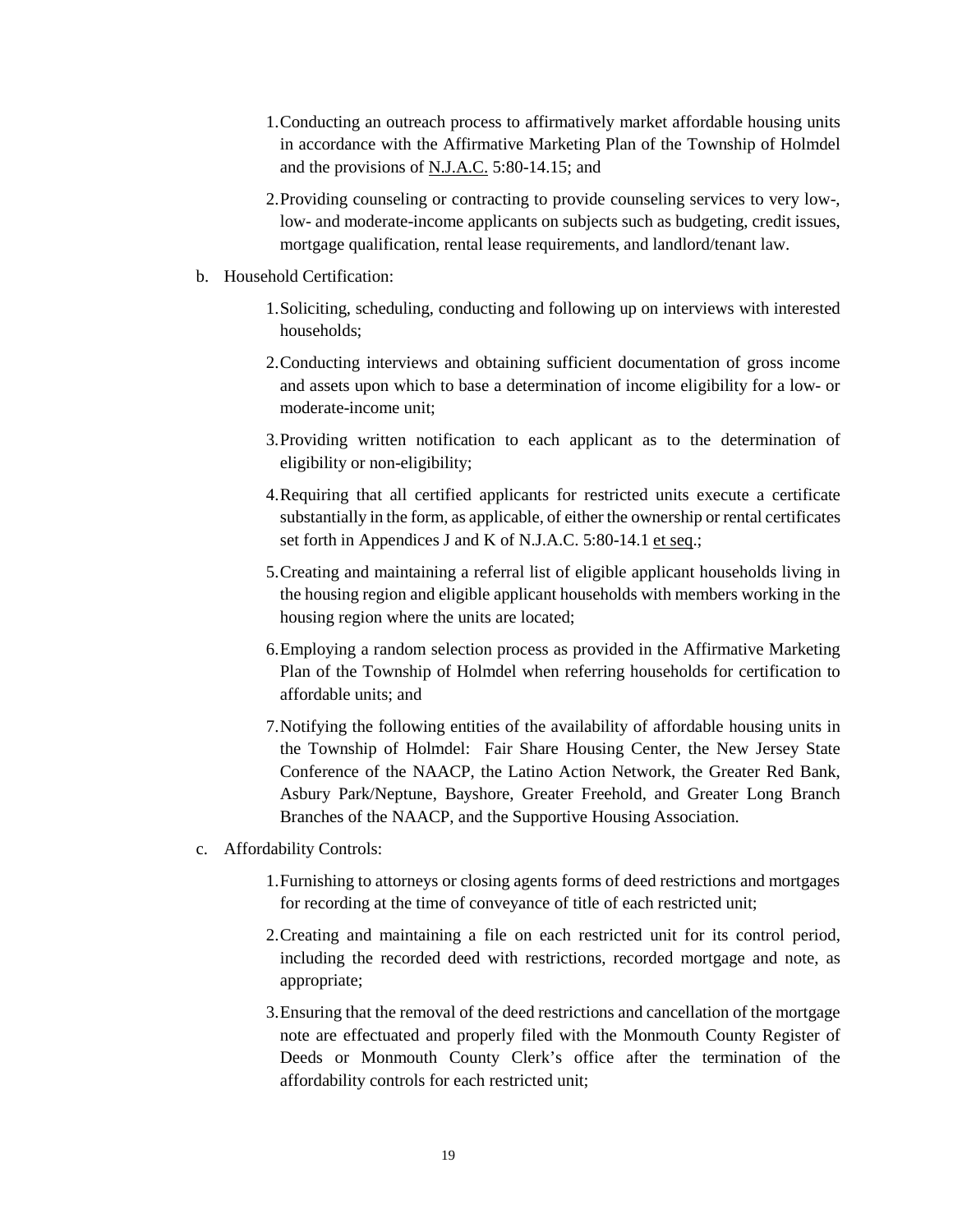- 4.Communicating with lenders regarding foreclosures; and
- 5.Ensuring the issuance of Continuing Certificates of Occupancy or certifications pursuant to N.J.A.C. 5:80-14.10.
- d. Resales and Re-rentals:
	- 1.Instituting and maintaining an effective means of communicating information between owners and the Administrative Agent regarding the availability of restricted units for resale or re-rental; and
	- 2.Instituting and maintaining an effective means of communicating information to low- (or very low-) and moderate-income households regarding the availability of restricted units for resale or re-rental.
- e. Processing Requests from Unit Owners:
	- 1.Reviewing and approving requests for determination from owners of restricted units who wish to take out home equity loans or refinance during the term of their ownership that the amount of indebtedness to be incurred will not violate the terms of this Ordinance;
	- 2.Reviewing and approving requests to increase sales prices from owners of restricted units who wish to make capital improvements to the units that would affect the selling price, such authorizations to be limited to those improvements resulting in additional bedrooms or bathrooms and the depreciated cost of central air conditioning systems;
	- 3.Notifying the municipality of an owner's intent to sell a restricted unit; and
	- 4.Making determinations on requests by owners of restricted units for hardship waivers.
- f. Enforcement:
	- 1.Securing annually from the municipality a list of all affordable housing units for which tax bills are mailed to absentee owners, and notifying all such owners that they must either move back to their unit or sell it;
	- 2.Securing from all developers and sponsors of restricted units, at the earliest point of contact in the processing of the project or development, written acknowledgement of the requirement that no restricted unit can be offered, or in any other way committed, to any person, other than a household duly certified to the unit by the Administrative Agent;
	- 3.Posting annually, in all rental properties (including two-family homes), a notice as to the maximum permitted rent together with the telephone number of the Administrative Agent where complaints of excess rent or other charges can be made;
	- 4.Sending annual mailings to all owners of affordable dwelling units, reminding them of the notices and requirements outlined in N.J.A.C. 5:80-14.18(d)4;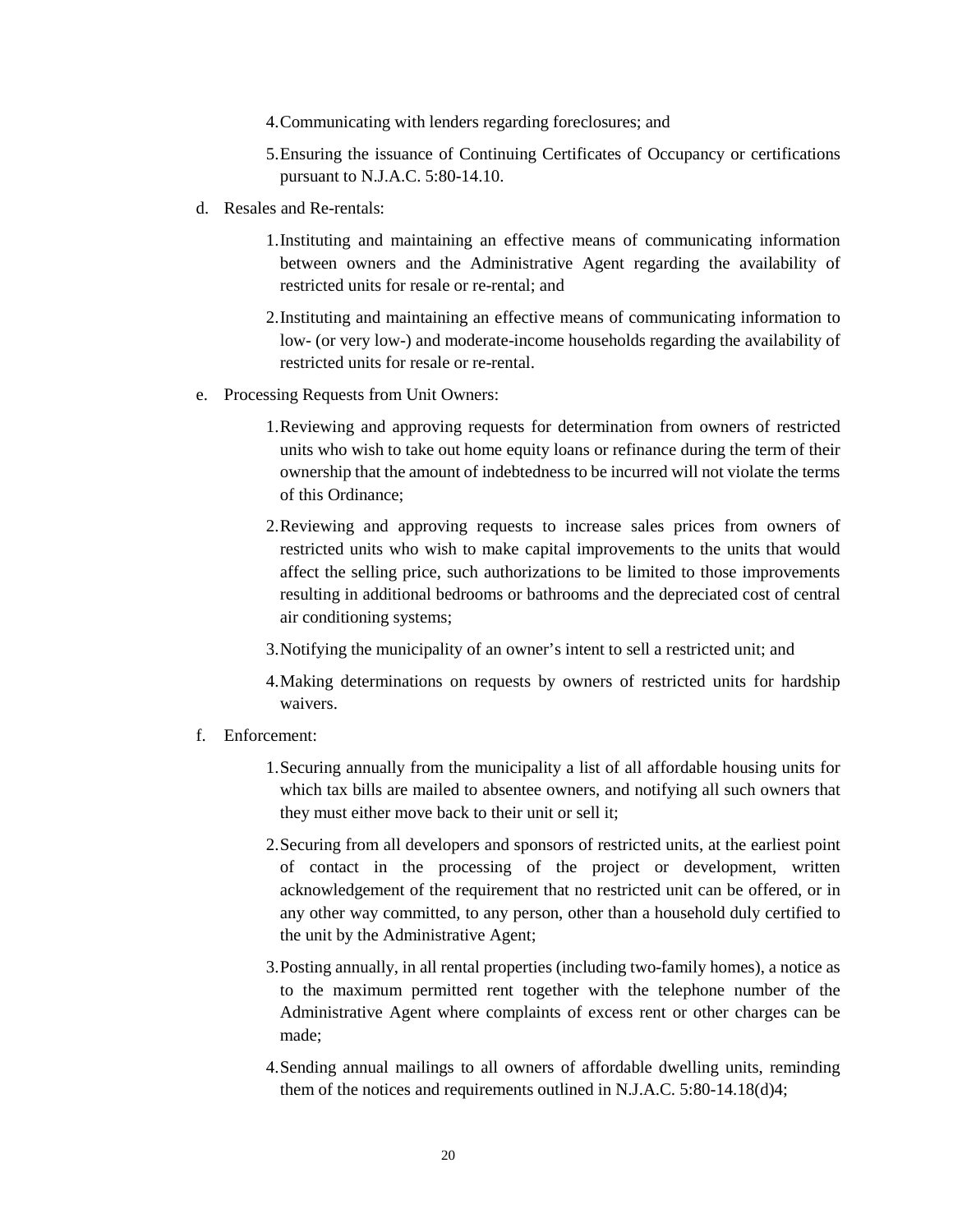- 5.Establishing a program for diverting unlawful rent payments to the municipality's Affordable Housing Trust Fund; and
- 6.Creating and publishing a written operating manual for each affordable housing program administered by the Administrative Agent, to be approved by the Township Council and the Court, setting forth procedures for administering the affordability controls. The Operating Manual(s) shall be available for public inspection in the office of the Township Clerk, in the office of the Municipal Housing Liaison, and in the office(s) of the Administrative Agent(s).
- g. Additional Responsibilities:
	- 1.The Administrative Agent shall have the authority to take all actions necessary and appropriate to carry out its responsibilities hereunder.
	- 2.The Administrative Agent shall prepare monitoring reports for submission to the Municipal Housing Liaison in time to meet the Court-approved monitoring and reporting requirements in accordance with the deadlines set forth in this Ordinance.
	- 3.The Administrative Agent shall attend continuing education sessions on affordability controls, compliance monitoring, and affirmative marketing at least annually and more often as needed.

### **14-20 Affirmative Marketing Requirements.**

- a. The Township of Holmdel shall adopt by resolution an Affirmative Marketing Plan, subject to approval of the Court, that is compliant with N.J.A.C. 5:80-14.15, as may be amended and supplemented.
- b. The Affirmative Marketing Plan is a regional marketing strategy designed to attract buyers and/or renters of all majority and minority groups, regardless of race, creed, color, national origin, ancestry, marital or familial status, gender, affectional or sexual orientation, disability, age or number of children to housing units which are being marketed by a developer, sponsor or owner of affordable housing. The Affirmative Marketing Plan is intended to target those potentially eligible persons who are least likely to apply for affordable units in that region. It is a continuing program that directs marketing activities toward Housing Region 4 and is required to be followed throughout the period of restriction.
- c. The Affirmative Marketing Plan shall provide a regional preference for all households that live and/or work in Housing Region 4, comprised of Mercer, Monmouth and Ocean Counties.
- d. The municipality has the ultimate responsibility for adopting the Affirmative Marketing Plan and for the proper administration of the Affirmative Marketing Program, including initial sales and rentals and resales and re-rentals. The Administrative Agent designated by the Township of Holmdel shall implement the Affirmative Marketing Plan to assure the affirmative marketing of all affordable units.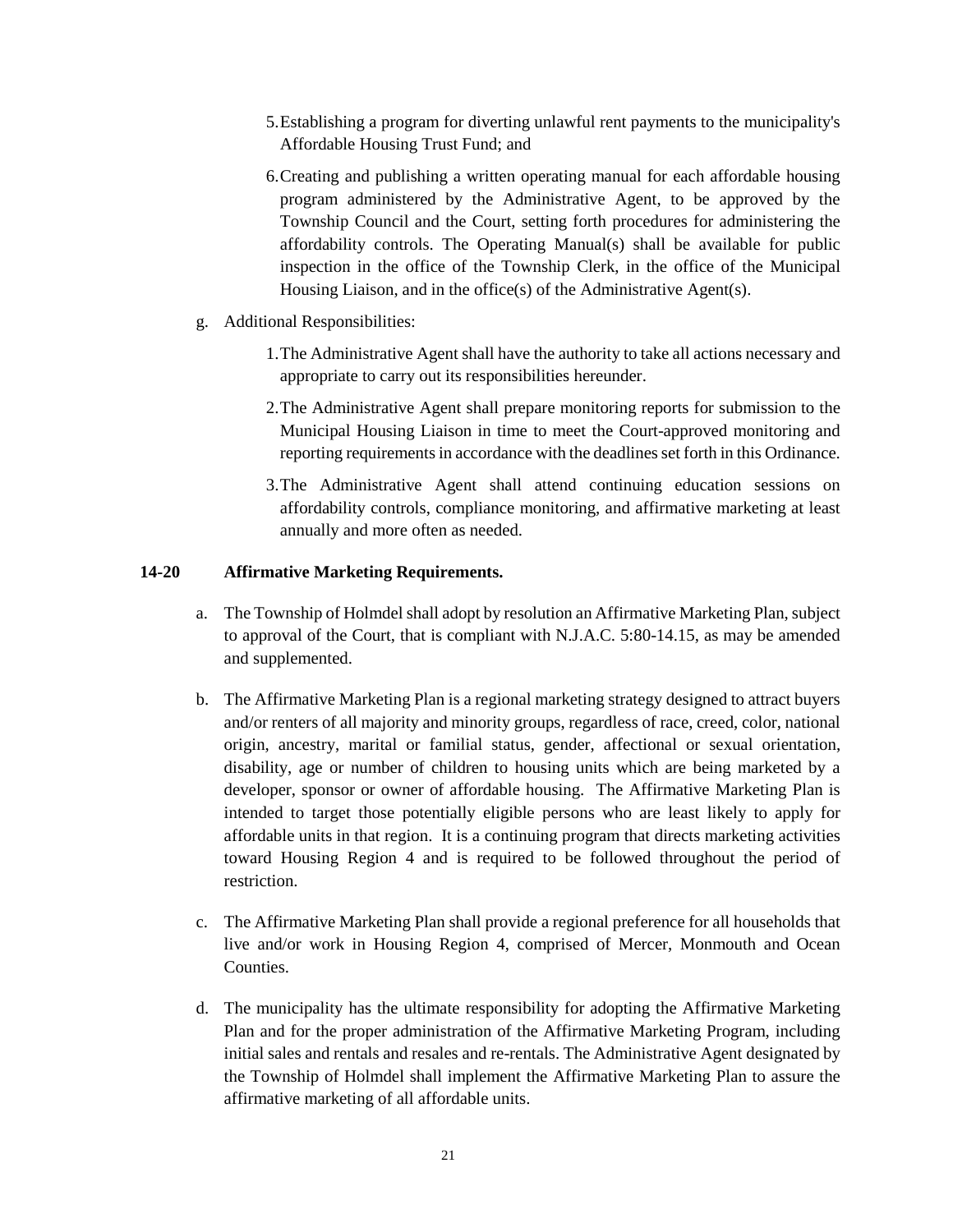- e. In implementing the Affirmative Marketing Plan, the Administrative Agent shall provide a list of counseling services to very low-, low- and moderate-income applicants on subjects such as budgeting, credit issues, mortgage qualification, rental lease requirements, and landlord/tenant law.
- f. The Affirmative Marketing Plan shall describe the media to be used in advertising and publicizing the availability of housing. In implementing the Affirmative Marketing Plan, the Administrative Agent shall consider the use of language translations where appropriate.
- g. The affirmative marketing process for available affordable units shall begin at least four months (120 days) prior to the expected date of occupancy.
- h. Applications for affordable housing shall be available in several locations, including, at a minimum, the County Administration Building and/or the County Library for each county within the housing region; the municipal administration building and the municipal library in the municipality in which the units are located; and the developer's rental office. Applications shall be mailed to prospective applicants upon request.
- i. In addition to other affirmative marketing strategies, the Administrative Agent shall provide specific notice of the availability of affordable housing units in Holmdel Township, and copies of the application forms, to the following entities: Fair Share Housing Center, the New Jersey State Conference of the NAACP, the Monmouth County Branch of the NAACP, NAACP Asbury Park, NAACP Greater Freehold, NAACP Greater Red Bank, NAACP Greater Long Branch, NAACP Ocean County/Lakewood, Senior Citizens United Community Services (SCUCS), the Latino Action Network, STEPS (Solution to End Poverty Soon), Ocean, Inc., and the Supportive Housing Association.
- j. The costs of advertising and affirmative marketing of the affordable units shall be the responsibility of the developer, sponsor or owner.

### **14-21 Enforcement of Affordable Housing Regulations.**

- a. Upon the occurrence of a breach of any of the regulations governing an affordable unit by an Owner, Developer or Tenant, the municipality shall have all remedies provided at law or equity, including but not limited to foreclosure, tenant eviction, a requirement for household recertification, acceleration of all sums due under a mortgage, recuperation of any funds from a sale in violation of the regulations, injunctive relief to prevent further violation of the regulations, entry on the premises, and specific performance.
- b. After providing written notice of a violation to an Owner, Developer or Tenant of a lowor moderate-income unit and advising the Owner, Developer or Tenant of the penalties for such violations, the municipality may take the following action(s) against the Owner, Developer or Tenant for any violation that remains uncured for a period of 60 days after service of the written notice:
	- 1.The municipality may file a court action pursuant to N.J.S.A. 2A:58-11 alleging a violation or violations of the regulations governing the affordable housing unit. If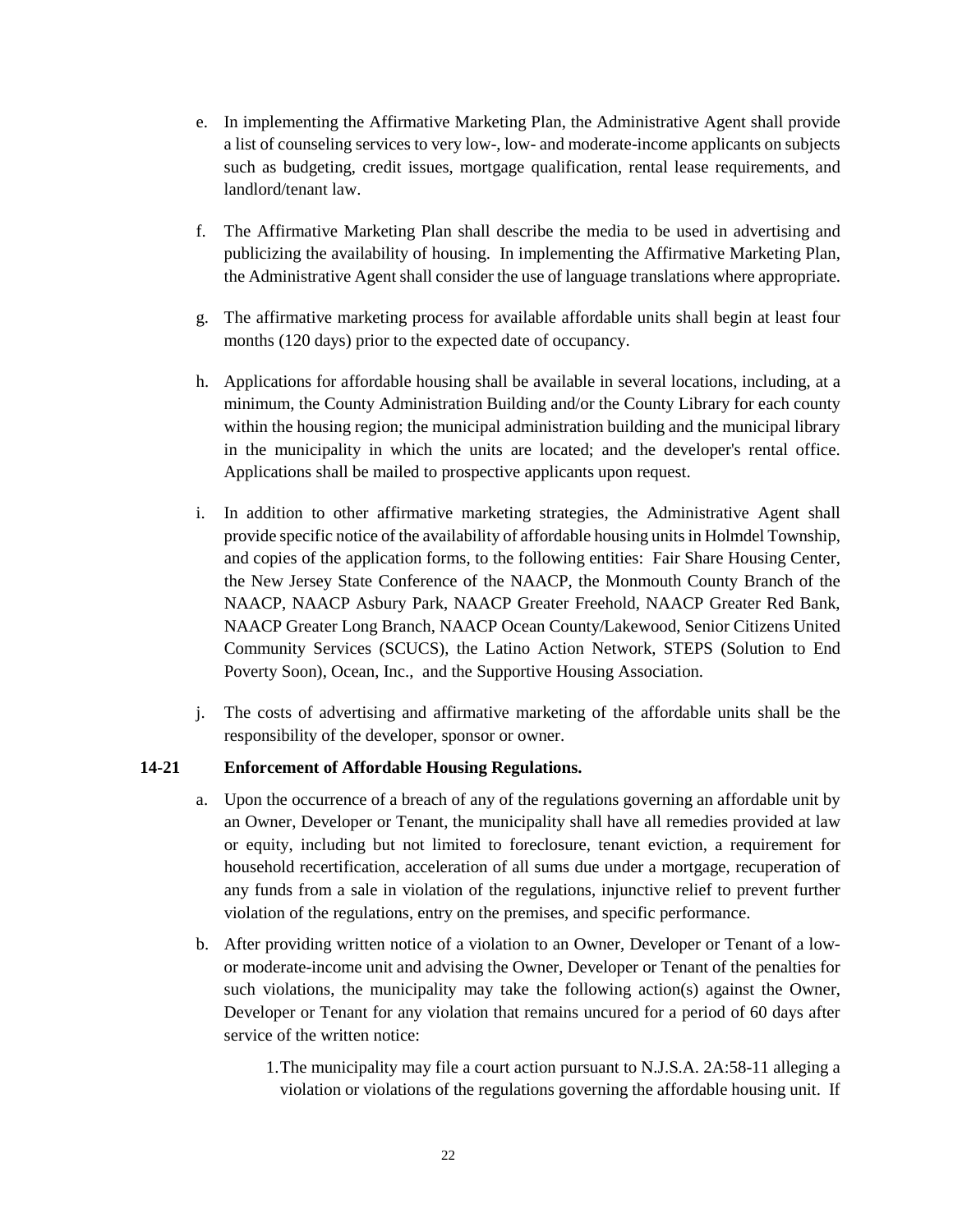the Owner, Developer or Tenant is adjudged by the Court to have violated any provision of the regulations governing affordable housing units the Owner, Developer or Tenant shall be subject to one or more of the following penalties, at the discretion of the Court:

- (a) A fine of not more than \$500.00 per day or imprisonment for a period not to exceed 90 days, or both, provided that each and every day that the violation continues or exists shall be considered a separate and specific violation of these provisions and not a continuation of the initial offense;
- (b) In the case of an Owner who has rented a very low-, low- or moderateincome unit in violation of the regulations governing affordable housing units, payment into the Township of Holmdel Affordable Housing Trust Fund of the gross amount of rent illegally collected;
- (c) In the case of an Owner who has rented a very low-, low- or moderateincome unit in violation of the regulations governing affordable housing units, payment of an innocent tenant's reasonable relocation costs, as determined by the Court.
- 2.The municipality may file a court action in the Superior Court seeking a judgment that would result in the termination of the Owner's equity or other interest in the unit, in the nature of a mortgage foreclosure. Any such judgment shall be enforceable as if the same were a judgment of default of the First Purchase Money Mortgage and shall constitute a lien against the low- or moderate-income unit.
	- (a) The judgment shall be enforceable, at the option of the municipality, by means of an execution sale by the Sheriff, at which time the very low-, low- and moderate-income unit of the violating Owner shall be sold at a sale price which is not less than the amount necessary to fully satisfy and pay off any First Purchase Money Mortgage and prior liens and the costs of the enforcement proceedings incurred by the municipality, including attorney's fees. The violating Owner shall have his right to possession terminated as well as his title conveyed pursuant to the Sheriff's sale.
	- (b) The proceeds of the Sheriff's sale shall first be applied to satisfy the First Purchase Money Mortgage lien and any prior liens upon the very low-, low- and moderate-income unit. The excess, if any, shall be applied to reimburse the municipality for any and all costs and expenses incurred in connection with either the court action resulting in the judgment of violation or the Sheriff's sale. In the event that the proceeds from the Sheriff's sale are insufficient to reimburse the municipality in full as aforesaid, the violating Owner shall be personally responsible for the full extent of such deficiency, in addition to any and all costs incurred by the municipality in connection with collecting such deficiency. In the event that a surplus remains after satisfying all of the above, such surplus, if any, shall be placed in escrow by the municipality for the Owner and shall be held in such escrow for a maximum period of two years or until such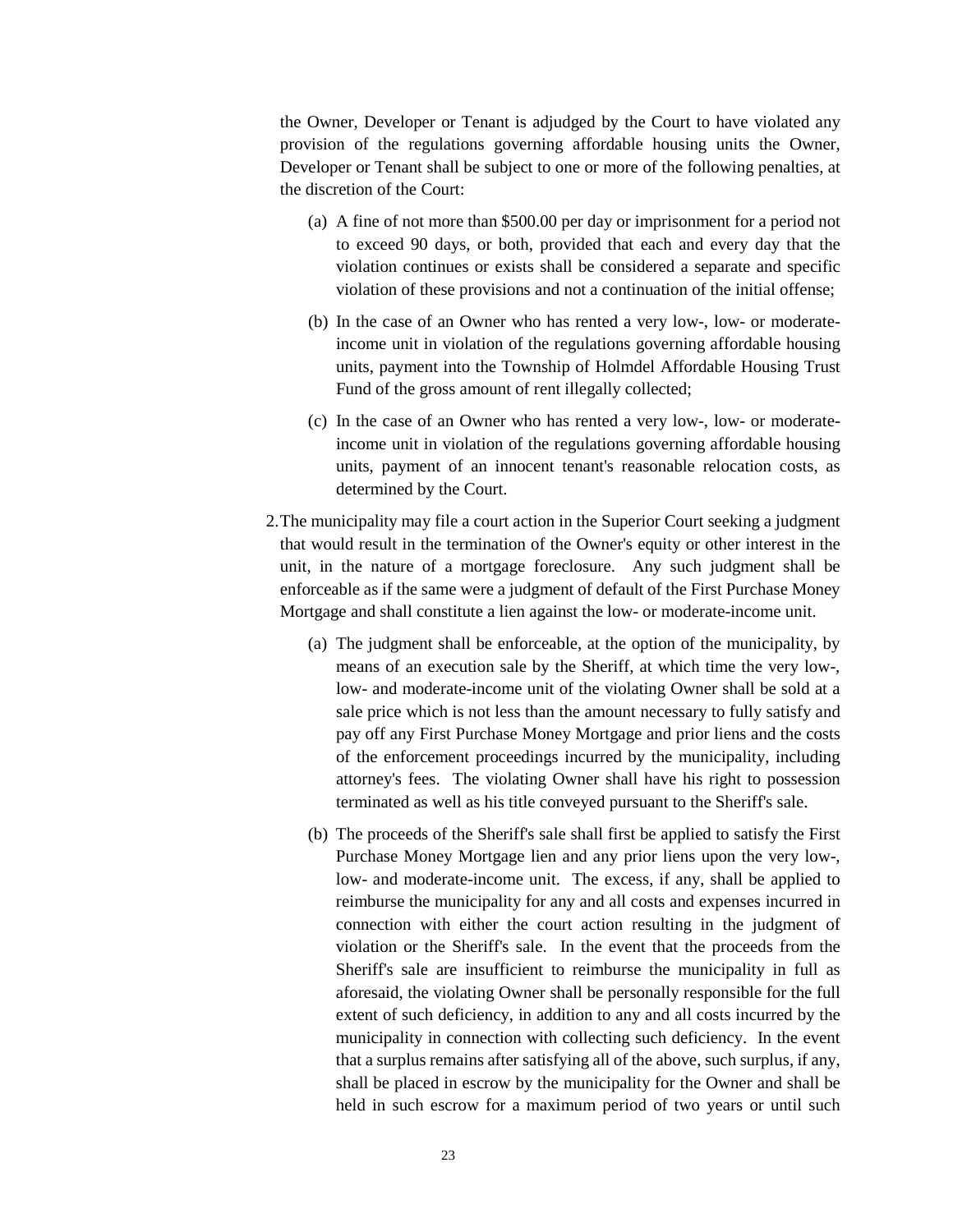earlier time as the Owner shall make a claim with the municipality for such. Failure of the Owner to claim such balance within the two-year period shall automatically result in a forfeiture of such balance to the municipality. Any interest accrued or earned on such balance while being held in escrow shall belong to and shall be paid to the municipality, whether such balance shall be paid to the Owner or forfeited to the municipality.

- (c) Foreclosure by the municipality due to violation of the regulations governing affordable housing units shall not extinguish the restrictions of the regulations governing affordable housing units as the same apply to the very low-, low- and moderate-income unit. Title shall be conveyed to the purchaser at the Sheriff's sale, subject to the restrictions and provisions of the regulations governing the affordable housing unit. The Owner determined to be in violation of the provisions of this plan and from whom title and possession were taken by means of the Sheriff's sale shall not be entitled to any right of redemption.
- (d) If there are no bidders at the Sheriff's sale, or if insufficient amounts are bid to satisfy the First Purchase Money Mortgage and any prior liens, the municipality may acquire title to the very low-, low- and moderate-income unit by satisfying the First Purchase Money Mortgage and any prior liens and crediting the violating owner with an amount equal to the difference between the First Purchase Money Mortgage and any prior liens and costs of the enforcement proceedings, including legal fees and the maximum resale price for which the very low-, low- and moderate-income unit could have been sold under the terms of the regulations governing affordable housing units. This excess shall be treated in the same manner as the excess which would have been realized from an actual sale as previously described.
- (e) Failure of the very low-, low- and moderate-income unit to be either sold at the Sheriff's sale or acquired by the municipality shall obligate the Owner to accept an offer to purchase from any qualified purchaser which may be referred to the Owner by the municipality, with such offer to purchase being equal to the maximum resale price of the very low-, lowand moderate-income unit as permitted by the regulations governing affordable housing units.
- (f) The Owner shall remain fully obligated, responsible and liable for complying with the terms and restrictions of governing affordable housing units until such time as title is conveyed from the Owner.

### **14-22 Appeals.**

Appeals from all decisions of an Administrative Agent appointed pursuant to this Ordinance shall be filed in writing with the Court.